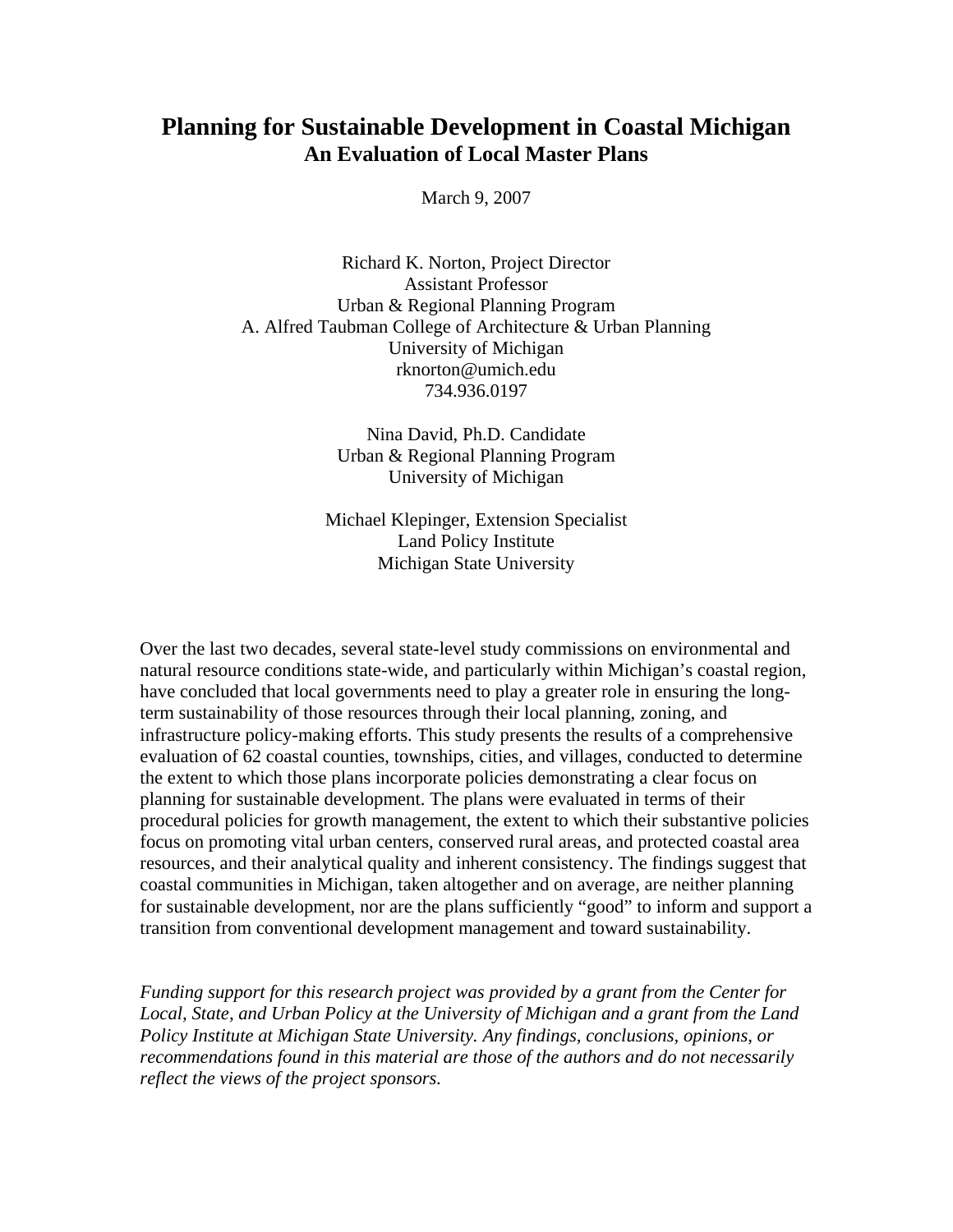# **Planning for Sustainable Development in Coastal Michigan An Evaluation of Local Master Plans**

## **Executive Summary**

Over the last two decades, several state-level study commissions on environmental and natural resource conditions state-wide, and particularly within Michigan's coastal region, have concluded that local governments need to play a greater role in ensuring the longterm sustainability of those resources through their local planning, zoning, and infrastructure policy-making efforts. These studies and other recent work suggest that local planning and zoning in coastal Michigan communities is quite extensive. None of this recent work, however, has addressed systematically the quality or character of those planning efforts. This study was conducted to do such an evaluation of local planning.

Local master plans were collected from 62 coastal counties, townships, cities, and villages and evaluated to determine the extent to which those plans incorporate policies demonstrating a clear focus on planning for sustainable development. Policy content was assessed in terms of the plans' procedural policies for growth management and the extent to which their substantive policies focus on promoting vital urban centers, conserved rural areas, and protected coastal area resources. The plans were also evaluated in terms of their analytical quality and inherent consistency. This evaluation was conducted to determine the extent to which the plans themselves provide adequate support to ensure that their corresponding policies are reasonable and defensible.

In brief, the study findings demonstrate that coastal communities in Michigan, taken altogether and on average, are not currently planning for sustainable development. Nor are they sufficiently "good" to inform and support a transition from conventional development management and toward sustainability. Two of the most important aspects of planning for sustainability in coastal regions—and two of the most lacking aspects of current coastal planning efforts—are a sufficient focus on coastal area resource protection policies and the sufficient use of rigorous land suitability analysis to guide land management policies.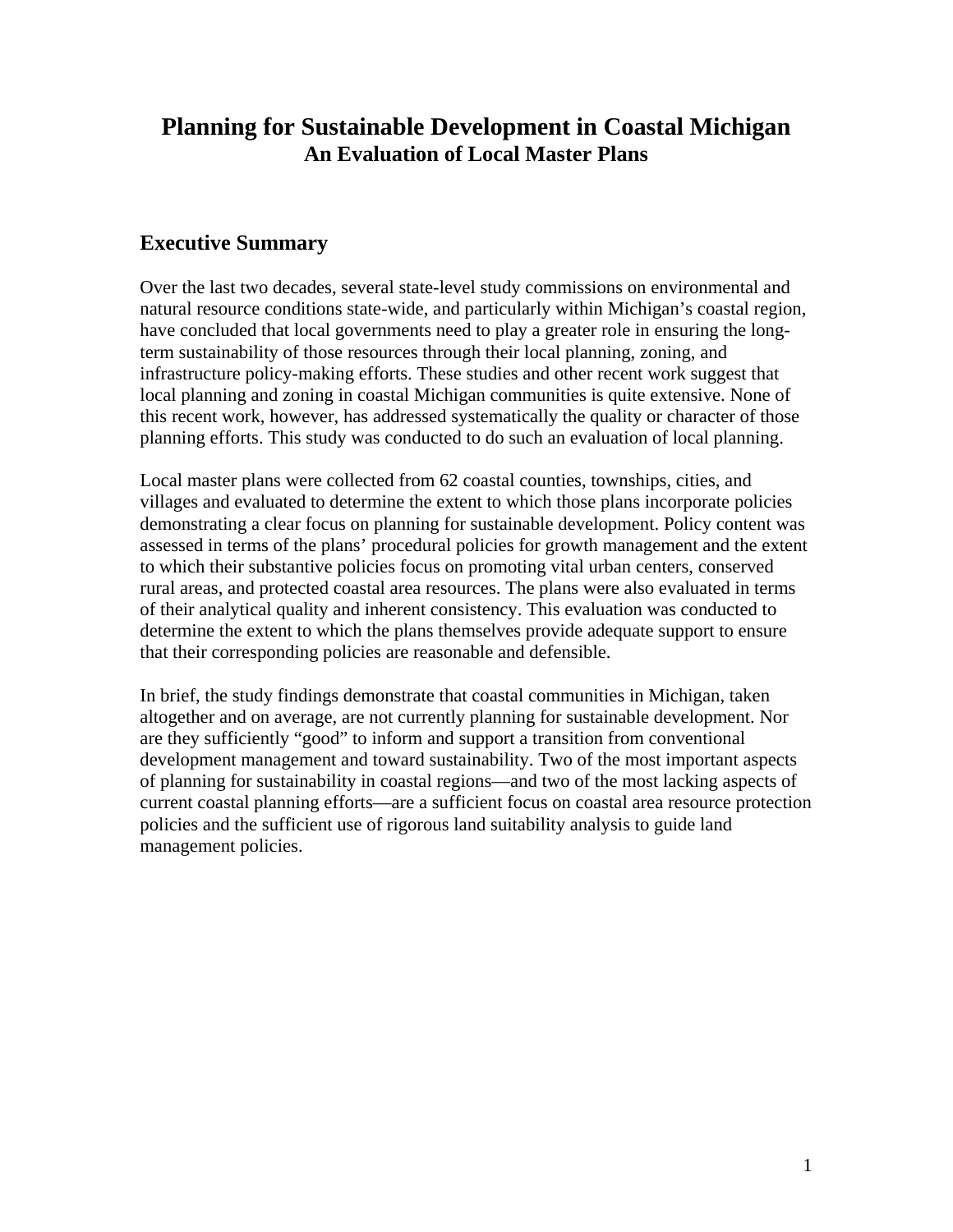### **Introduction**

About 10 years ago, a blue-ribbon commission of scientists, private citizens, and state officials issued a report entitled *Michigan's Environment and Relative Risk*. The report concluded "to the surprise of many…that an '*absence of land use planning that considers resources and the integrity of ecosystems*' was among the most critical environmental problems facing Michigan."<sup>I</sup> In 2001, the Michigan Department of Environmental Quality concluded that cumulative and secondary impacts from coastal development constituted the highest priority issue in coastal Michigan, and that "fragmentation of coastal habitats, loss of agricultural and forestlands, increased impervious surfaces and resulting stormwater runoff, and the increased development in coastal hazard areas, wetlands, and Great Lakes Islands, could be improved through better coastal land use planning."<sup>2</sup> In 2002, the Michigan State Senate's Great Lakes Conservation Task Force concluded that the "quality of the Great Lakes is strongly impacted by activities that occur on the land" and that one aspect of land use that "has not been fully integrated with water impact is land use planning and zoning."<sup>3</sup> In 2003, Governor Granholm appointed a blue-ribbon commission on land use in response to growing concerns about the environmental, social, and fiscal impacts resulting from suburbanization occurring throughout the state. This ad-hoc commission produced a report premised on the tenets of smart growth and sustainable development. It incorporated a wide array of recommendations designed to improve and re-focus local planning and policy-making efforts to achieve more sustainable landscapes and communities state-wide.<sup>4</sup>

All of these studies and events point to two key conclusions: first, that the wise use of local planning, zoning, and other development management activities is vitally important for protecting the state's coastal and other natural resources; and second, that communities across Michigan—and especially within its coastal region—do not appear to be using their planning and land management authorities to provide the protections needed. Despite widespread consensus on these conclusions, however, there remains much we do not know about current local planning and land management efforts throughout Michigan, including its coastal region.

The most recent and extensive study on this topic was conducted by the Michigan Sea Grant College Program in 2002.<sup>5</sup> It consisted of a state-wide survey of public officials in coastal counties, townships, cities and villages (hereafter "communities"). It analyzed and reported on coastal communities' use of local master planning, zoning, professional planning staff, coastal-specific resource protection regulations, and geographic information system (GIS) technologies. In brief, it found that about 80% of Michigan's coastal communities reported having adopted master plans as of 2002 (ranging from about 76% of the townships to 95% of the cities), while about 75% of those communities

 $\overline{a}$ 

 $<sup>1</sup>$  Smyth (1995:1) (emphasis in original).</sup>

 $2^2$  Klepinger (2002:7), citing MI DEQ (2001).

<sup>3</sup> Great Lakes Conservation Task Force (2002:64).

<sup>4</sup> Michigan Land Use Leadership Council (2003).

 $<sup>5</sup>$  Klepinger (2002).</sup>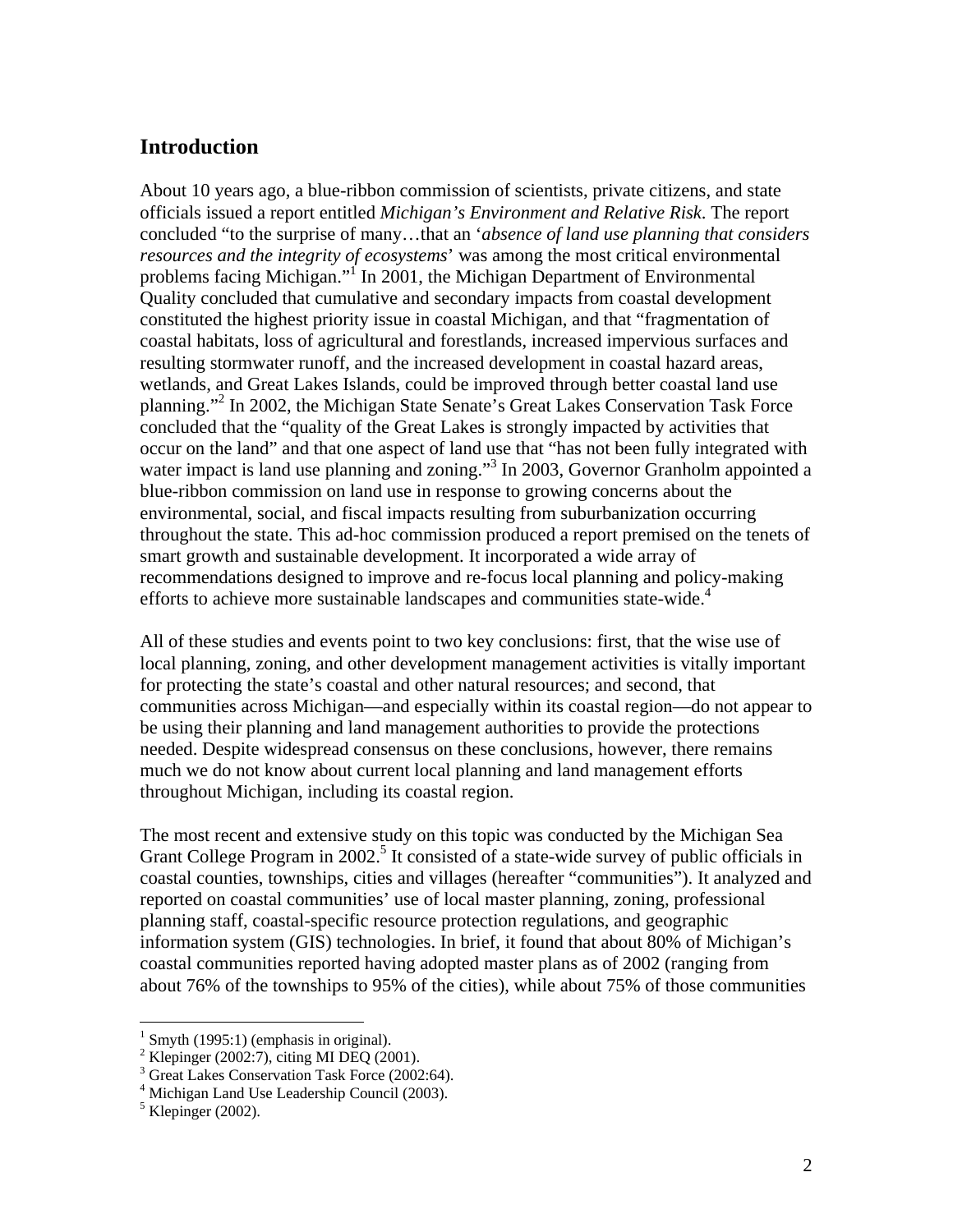reported having adopted zoning codes (ranging from 33% of the counties to 93% of the cities and villages). Excluding counties, which have more limited zoning authorities, about 90% of the townships, cities, and villages reported having zoning. The study also found that only about one-third of the coastal communities employed professional planning staff, while about two-thirds employed full-time zoning administrators. Finally, it concluded that while the use of coastal resource regulations was "uncommon," there was evidence of growing use of planning, zoning, coastal-specific regulation, and GIS technology over time.

This Sea Grant study provided a useful snapshot of the extent of current land use planning and development management efforts across coastal Michigan. It findings suggest that local planning and zoning are actually quite extensive. Nonetheless, the study did not address in detail the quality or character of those efforts. The purpose of this study was to extend that earlier effort by assessing in greater detail the policy content and analytical quality of local master planning in coastal Michigan communities.

Building on recent scholarship on the evaluation of local master plans, this study focuses in particular on the extent to which the policies of local plans support a movement toward "smart growth" or the "sustainable" development and use of land. It also focuses on the extent to which coastal plans pay special attention to coastal area resource protection. Finally, in addition to evaluating policy focus, it presents a systematic evaluation of the analytical quality and consistency of local master plans in coastal Michigan communities.

This report first discusses briefly the importance of thinking about local master planning in terms of policy content, analytical quality, and consistency, and then presents the criteria used to evaluate those attributes for this study. It then describes the methods used to evaluate coastal master plans and the process used to select communities for study. Finally, it presents the findings from that analysis and discusses the implications of those findings for local planning and coastal area resource management in Michigan.

## **Evaluating Local Master Plans**

Recent calls for improving local land use planning and management in order to better address environmental and coastal resource problems raise two important considerations. First, such an effort will likely require shifting the *policy focus* of local planning and development management from a "conventional" model to a "sustainable development" model. Second, it will also likely require improving the *quality* of the planning efforts used by communities to inform and justify their development management decisions. This section explains and justifies the importance of these two concepts and presents the criteria used to evaluate attributes of policy focus and plan quality for this study.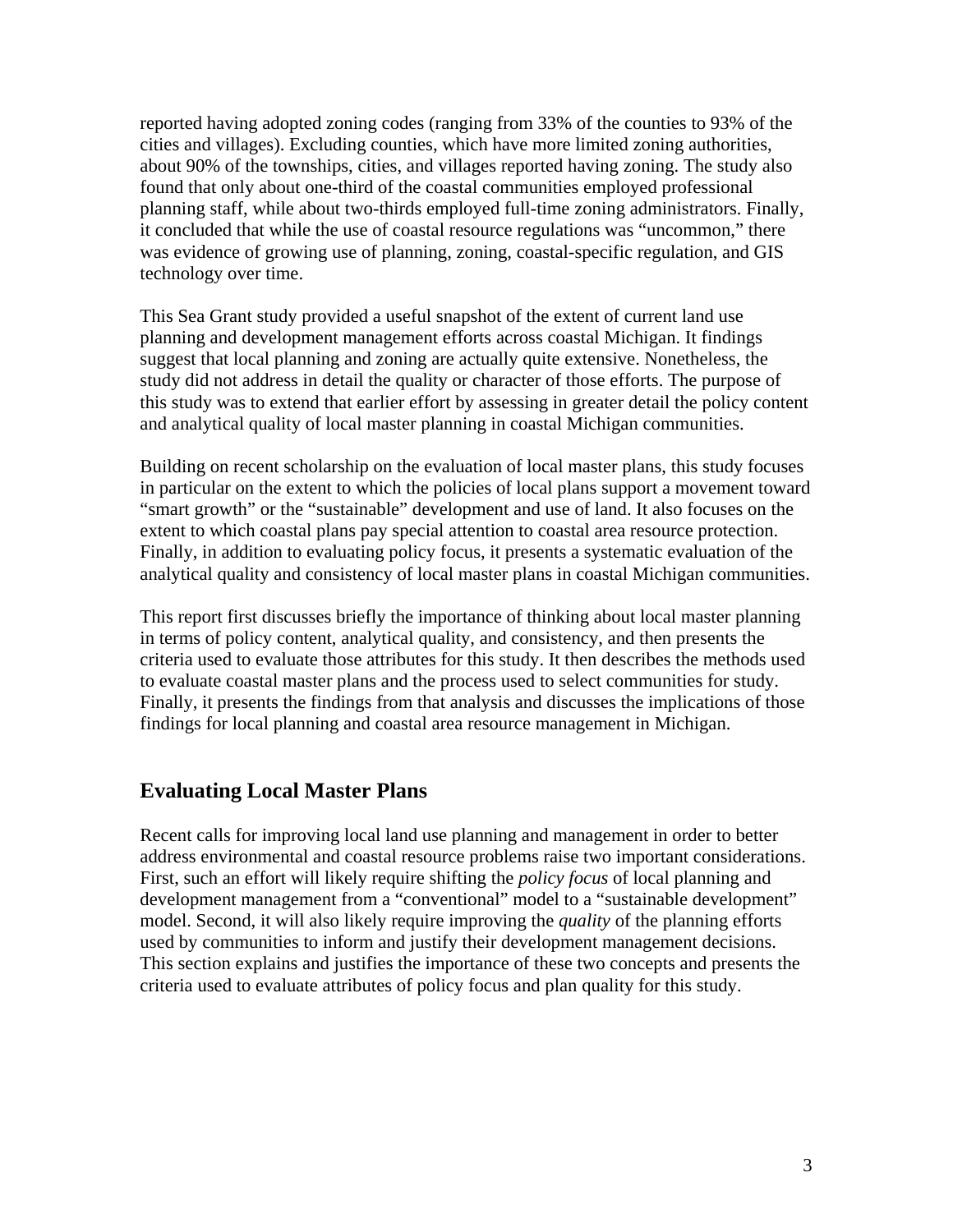#### *Policy Focus: Planning for Sustainable Development*

Contemporary debates on land use planning often begin with critiques of the nowconventional form of suburbanization occurring over much of the U.S., popularly referred to as "sprawl." This form of landscape is generally characterized by the unlimited and outward expansion of development; low density residential and commercial settlements; leapfrog development; the dominance of transportation by private automobiles; widespread strip commercial development; and the segregation of land use types into different zones.<sup>6</sup> It constitutes a form of urbanizing land development that pays little heed to the natural features of landscapes or the availability and efficient use of existing infrastructure like roads, water systems, and wastewater systems. A number of related issues have been attributed to this from of development as well, ranging from the ongoing decline of urban centers to the fragmentation and loss of rural landscapes, along with attendant social impacts such as increased socio-economic segregation.<sup>7</sup>

As described above, this phenomenon of sprawl is prompting calls for change in Michigan, as well as throughout the U.S. These calls for change envision alternative landscapes, and they look to local development management as a means to effect that change. They have taken several forms, including most notably calls for "smart growth" or "sustainable development," each of which has its own particular focus and each of which has been politicized to some extent through popular movements.

Recognizing those differences, a theme that unifies them is their collective vision of landscape that harks back to the early  $20<sup>th</sup>$  century—before the widespread use of both local zoning and automobiles. This landscape consists of compact, relatively dense, and mixed use urban centers surrounded by largely undeveloped natural and working agricultural landscapes.<sup>8</sup> This vision is not strictly a throw-back to early  $20<sup>th</sup>$  century living, however, because while premised on a town-and-country landscape form, it nonetheless incorporates modern automobile travel and some continued use of separated single-use districts (e.g., single family residential districts distinct from downtown commercial districts).

Given this change in desired landscape form, expectations regarding the role for local planning and development management are changing as well. Prior to the rise of local zoning, automobiles and the industrial economies of the  $20<sup>th</sup>$  century, "walkable" mixeduse urban centers evolved and thrived with minimal regulation by the government (compared to today), while working and natural rural landscapes were "protected" from urbanizing development largely by the lack of easy transportation from urban to rural settings.<sup>9</sup> After a century of technological advances and extensive efforts by state and local governments to shape landscape development, the recommendations made by advocates for sustainable landscapes today focus especially on policy reform. Their

 $\overline{a}$ 

<sup>6</sup> Downs (1999); Burchell (1998); Galster et al. (2001).

<sup>&</sup>lt;sup>7</sup> See, e.g., Nelson and Duncan (1995), 1995; Downs (1999).

<sup>&</sup>lt;sup>8</sup> See, e.g., Freilich (1999); Platt (2004); Kob (2000); Smart Growth Network (2002; 2005); National

Association of Home Builders (2000).<br><sup>9</sup> Juergensmeyer and Roberts (2003). See also Platt (2004).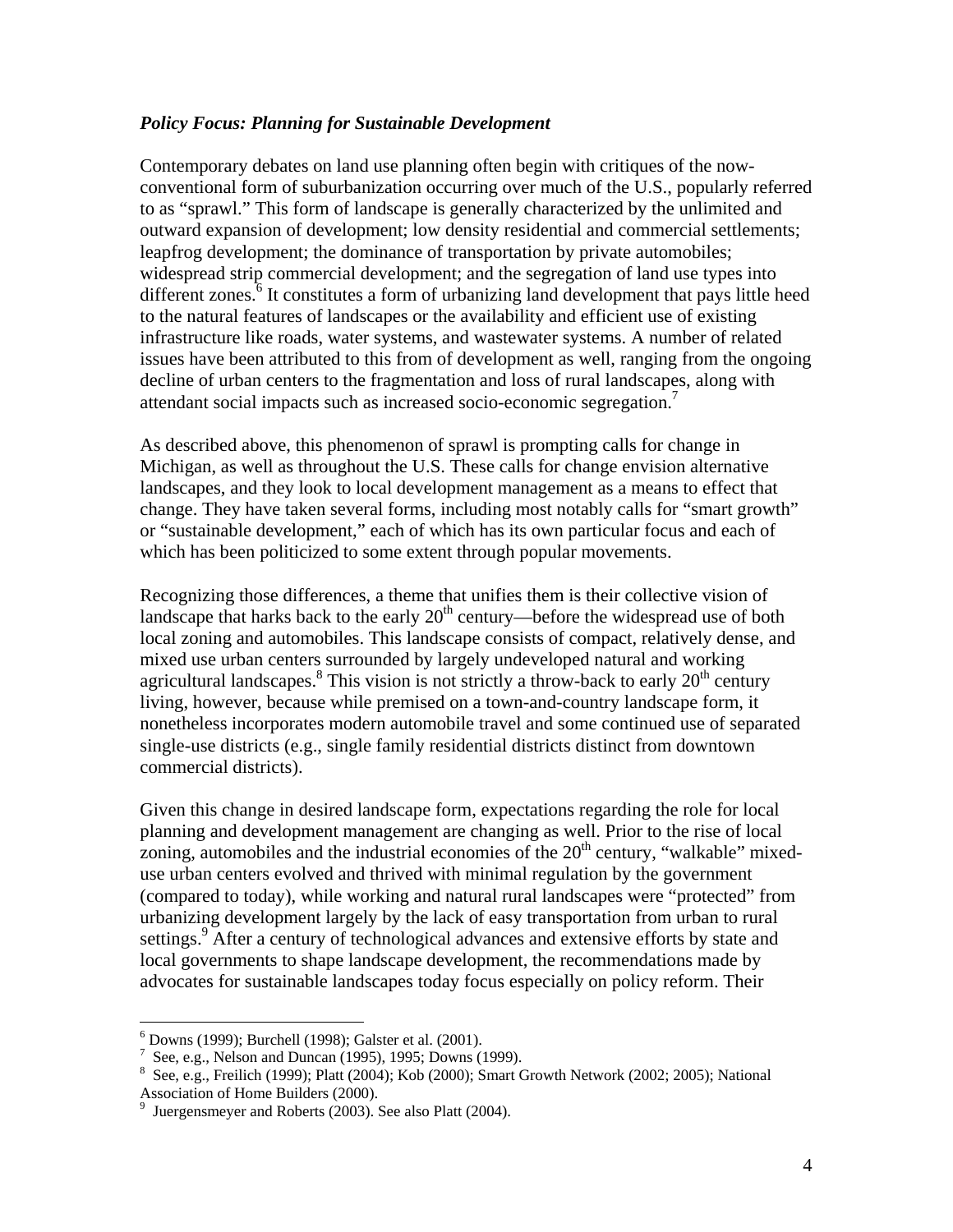proposed reforms attempt to re-create unconstrained and pedestrian-friendly urban development and redevelopment processes within urban centers, such as by allowing mixed use zoning, facilitating brownfield redevelopment, and providing public urban transit. They also attempt to protect rural areas by limiting easy access to and the urbanization of those settings, such as by restricting the extension of infrastructure into those areas through urban service boundaries or, in the extreme, constraining suburbanization through regulation.<sup>10</sup> Again, this growth management approach is not strictly a throwback to early  $20<sup>th</sup>$  century living, because while focused on shaping more traditional town-and-country landscapes, it necessarily continues the expanded role for government that came with the  $20<sup>th</sup>$  century and continues to accommodate reliance on automobile travel and other realities of our modern technological economy (e.g., nonlocal food production, flexible live-work commuting).

Given this shift in focus toward local planning for sustainable development, the question becomes how to evaluate local master plans to determine whether they are actually working toward that end. One way to do so is to ask two parallel questions. The first question is whether the "procedural" policies of a given plan (i.e., policies establishing analysis and/or decision-making procedures), taken altogether, appear to be designed to promote the development, redevelopment, and conservation of land in ways that comport with the idea of sustainable landscapes over time. In other words, does the plan appear to adopt a sustainable growth management approach through its policies? The following criteria were used to evaluate coastal community plans for this study in terms of the extent to which they incorporate a growth management approach consistent with planning for sustainable development (the evaluation items used to measure these criteria are presented in Appendix Table A-1):

- *Development Management*: Procedural policies addressing how land development or redevelopment will be shaped or managed (e.g., use of infrastructure and land suitability analyses to guide development decisions through the mapping of development and conservation zones, etc.).
- *Land Use Management*: Procedural policies establishing the various land uses or land use forms that the community will ultimately take (e.g., use of planned unit development provisions, site plan revision provisions, etc.).
- *Infrastructure Management*: Procedural policies addressing the range of infrastructure services under the control of the local government (roads, water, wastewater), including "green" infrastructure such as parks and trails (e.g., traffic management and coordination policies, water conservation policies, etc.).
- *General Environmental Quality*: Procedural policies on the control of environmental pollutants (e.g., use of environmental impact assessments, control of contaminated stormwater runoff).

 $\overline{a}$ 

<sup>&</sup>lt;sup>10</sup> American Planning Association (2000; 2002); Smart Growth Network (2002; 2005).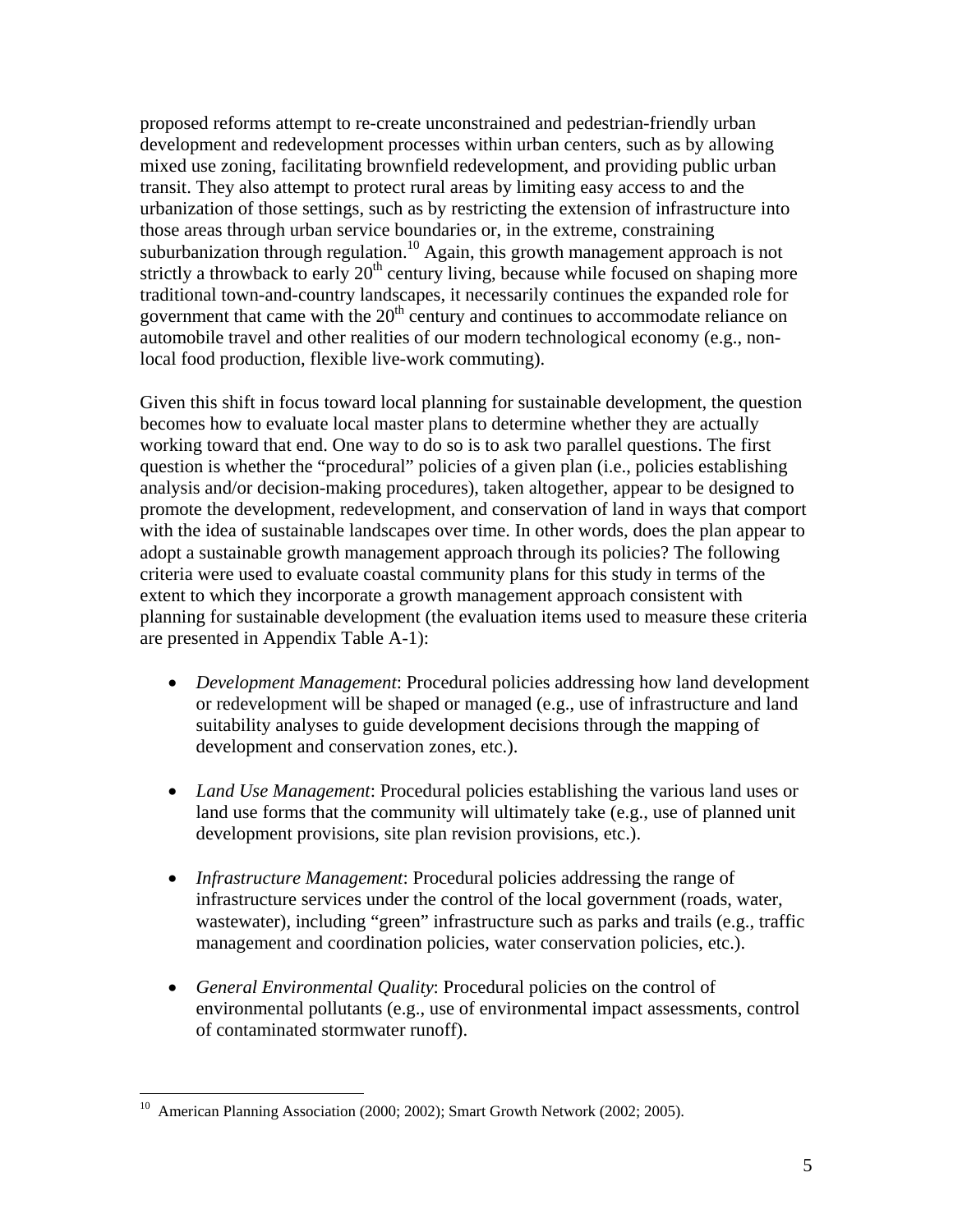The second question to ask is whether the "substantive" polices of the plan (i.e., policies focused on a promoting a particular landscape type), taken altogether, appear to be designed to facilitate and support the kinds of landscapes themselves that define a sustainable community.<sup>11</sup> That is, to what extent do they promote vital urban centers along with conserved rural areas? In a coastal setting, it is also important to ask to what extent the substantive policies of the plan focus specifically on and work toward protecting important coastal resources such as shorelines and dunes.

The following criteria were used for this study to evaluate the extent to which coastal Michigan plans promote sustainable *urban* landscapes (see Table A-2):

- *Development and Redevelopment*: Procedural policies promoting the development and redevelopment of compact, mixed-use urban centers.
- *Land Use Management*: Substantive policies promoting attractive, viable, and compatible urban land uses and forms.
- *Transportation & Connectivity*: Substantive policies promoting multiple and connected transportation systems between residential, commercial / business, and recreational centers.
- *Housing Variety*: Substantive policies promoting a variety of housing types across price range and location.
- *Urban Environmental Quality & Community Character*: Substantive policies promoting environmentally and culturally healthy and desirable urban forms.

The following criteria were used for this study to evaluate the extent to which coastal Michigan plans promote sustainable *rural* landscapes (see Table A-3):

- *Development Management*: Procedural policies promoting the development of compact urban areas and the conservation of rural areas.
- *Land Use & Environmental Quality:* Substantive policies promoting access to rural / natural areas and the protection of those areas from environmental degradation.
- *Resource Production Area Protection*: Substantive policies promoting the identification and conservation of contiguous and economically viable resource production areas.

1

 $11$  The measures described for these different landscape types incorporate primarily substantive policies, but also include a limited number of procedural policies that are addressed specifically to the given landscape type.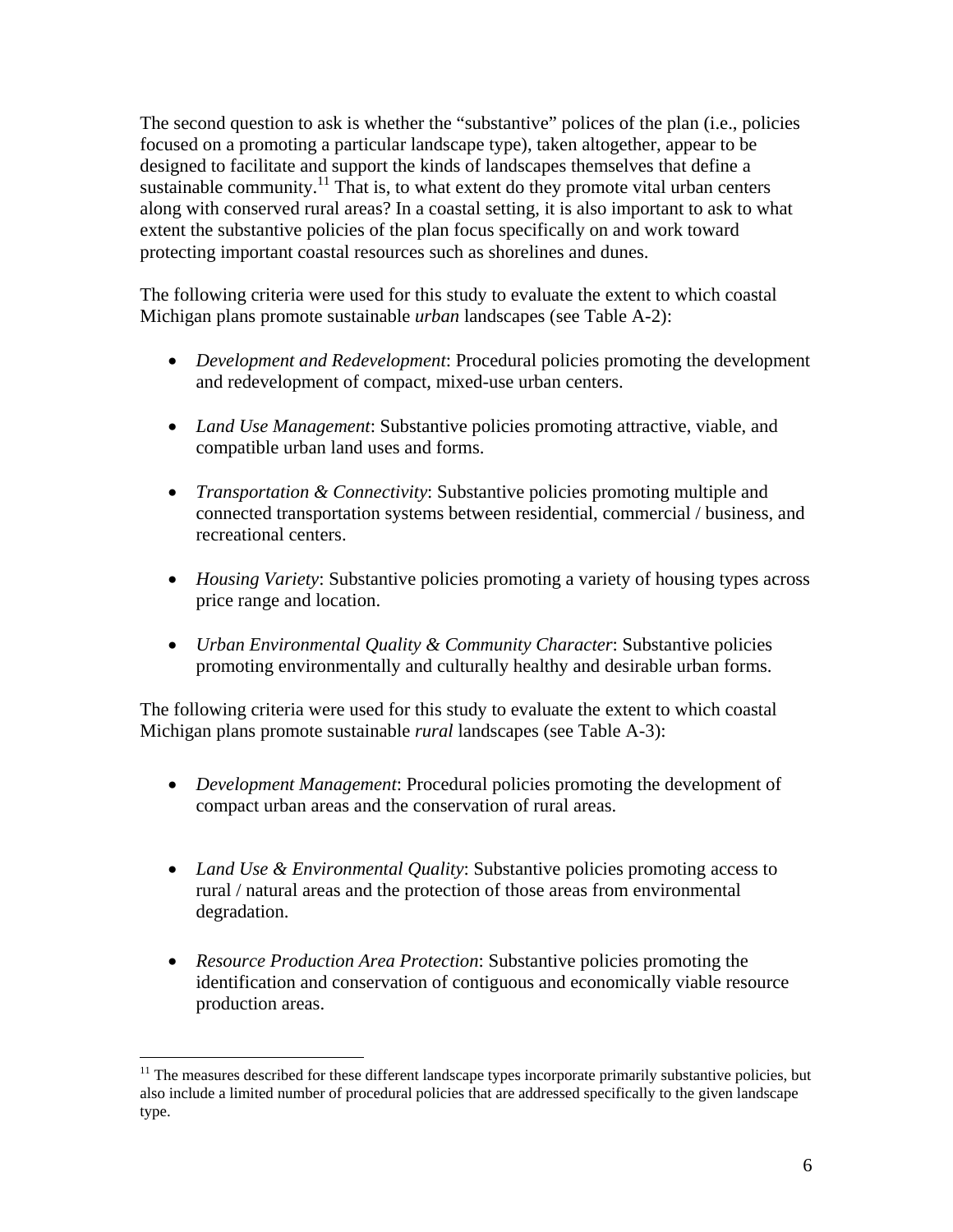• *Open Space / Natural Area Protection*: Substantive policies promoting the identification and conservation of contiguous and ecologically viable natural areas.

The following criteria were used for this study to evaluate the extent to which coastal Michigan plans promote sustainable *coastal area* resources (see Table A-4):

- *Water Quality, Wetlands, Habitat*: Substantive policies promoting the protection of coastal waters, wetlands, and habitat.
- *Shoreline Management*: Substantive policies promoting the protection of coastal shorelines.
- *Erosion and Flood Control*: Substantive policies minimizing coastal erosion and flooding hazards.
- *Dune Management*: Substantive policies promoting the protection of coastal dunes.

Each of the criteria presented above represents a distinct concept or attribute of local planning for sustainable development. These evaluation criteria were developed from the large body of current academic work on planning for smart growth and sustainable development.<sup>12</sup> The items listed in the "measurement" column in the appendix tables describe the policies that were looked for in a given plan to measure the extent to which the corresponding attribute was advanced by that plan. The specific plan policies used to develop these measurement scales were also drawn from the academic literature, as well as from practice-oriented guidance documents that have been developed to identify policies that local governments might employ to promote smart growth and sustainable development within their communities. $13$ 

It is important to note that while each of the criterion for each of the attributes of local planning presented in these tables are distinct conceptually, they are all closely related. There is some overlap in the specific plan policies used to measure the various criteria, therefore, and the criteria should not be viewed as being strictly exclusive of each other.

## *Plan Quality: Ensuring that Plan Policies are Effective and Reasonable*

Advancing sustainable development through local planning requires attending to the policy focus of a plan. But addressing the plan's policies alone is not sufficient. It is equally important to consider the *quality* of the planning effort used to inform and justify those plan policies. To see why this is so, consider the role played by local planning in

 $\overline{a}$ 

 $12$  See, e.g., Berke and Manta Conroy (2000); Wheeler (2001), Norton (2005b).

<sup>&</sup>lt;sup>13</sup> American Planning Association (2000; 2002); Smart Growth Network (2002; 2005); Arendt (1994); Juergensmeyer and Roberts (2003); Nelson and Duncan (1995); National Association of Home Builders (2000); Meck (2002); Oregon Department of Land Conservation and Development (2004).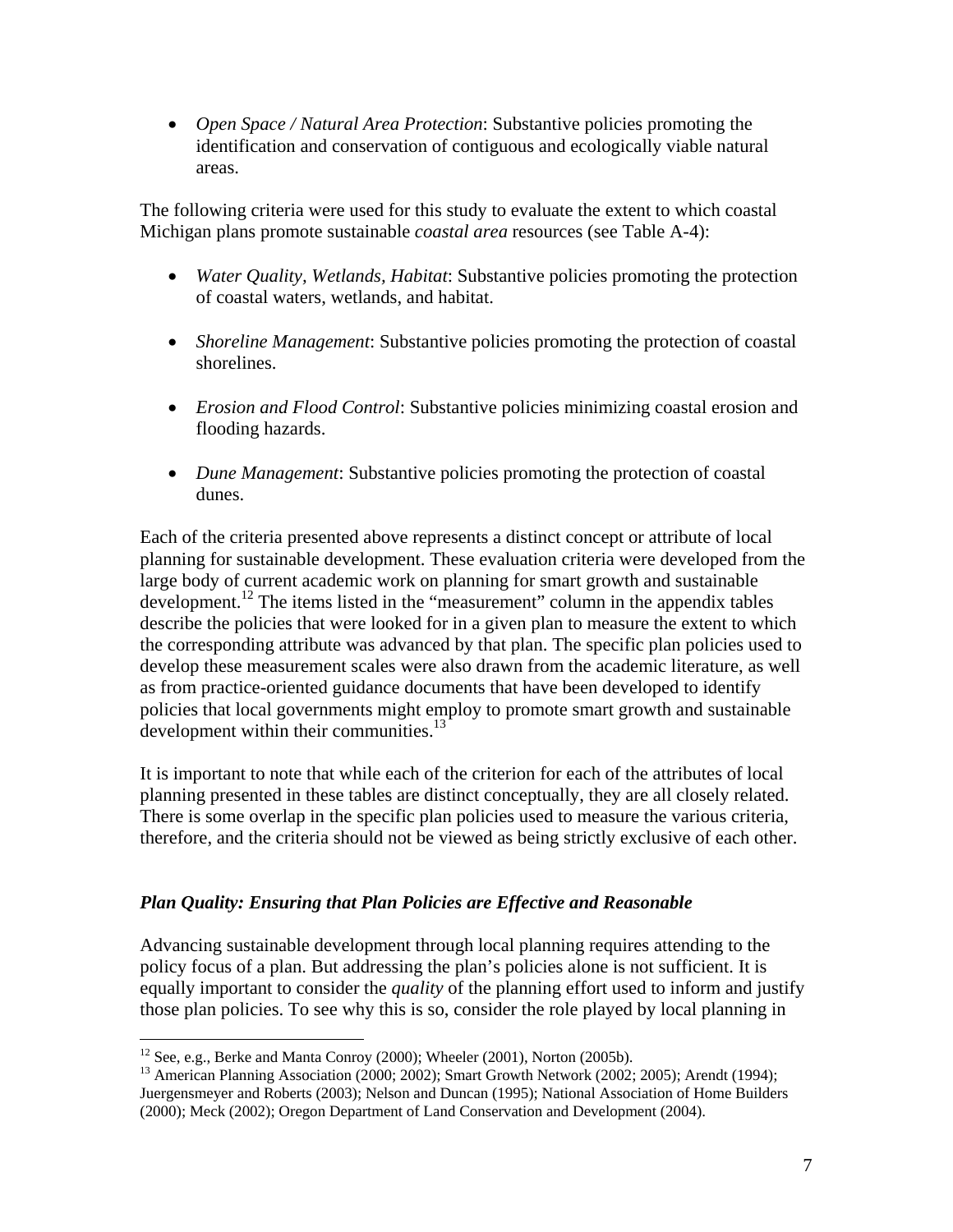Michigan, along with most U.S. states. Local master planning—by itself—is not a legally enforceable means to manage land use. Rather, local governments manage the development and use of public and private lands within their jurisdictions through the zoning, subdivision, and other regulations they adopt, along with the roadway, water, wastewater, and other infrastructure services they provide. (These various regulatory and infrastructure decisions taken together comprise a community's "development management" program, as distinct from its master plan.)

The master plan—and specifically its policies—provide guidance to local officials on how best to make those regulatory and infrastructure decisions. In order to ensure that the plan policies—and ultimately the development management decisions made to implement them—are effective and reasonable, the plan should ideally provide a coherent vision of how the community wants to develop along with compelling arguments that demonstrate why the plan's various policies are necessary and how they will achieve that vision. The concept of plan quality speaks to how well the plan does just that.

Two aspects of plan quality are worth noting. First, the courts have long recognized the important role that a community's master plan plays in ensuring that its development management decisions—especially its regulatory decisions—are *reasonable*, and thus *defensible* both legally and politically.<sup>14</sup> From that perspective, the quality of the plan has always been important. Even so, in transitioning from a "conventional" model of development management to a "sustainable development" model, the plan policies a community adopts and the development management decisions it makes also tend to diverge from the conventional development expectations of private land owners. Frustrated expectations are often the motivation behind litigation, and the quality of the planning effort used to support the plan's policies and justify the community's land management decisions thus becomes all that more important.

Second, the concept of plan quality is closely related to policy focus and the two concepts are often conflated in peoples' minds. That is, "good planning" is often assumed to mean "good planning for" some particular end. But planning means different things to different people, and it is possible for equally "good" plans to plan for very different landscapes.<sup>15</sup> It is important, therefore, to keep the concepts of policy focus and plan quality distinct.

For evaluation purposes, the concept of overall plan quality can be divided into two important components: the analytical quality of the plan and plan consistency. Each of these attributes of overall plan quality is discussed in more detail next.

### Analytical Quality

1

Analytical quality or the degree of analytical rigor of a plan is based in part on the process that was used to develop the plan, as can be discerned from the plan itself, and the comprehensiveness and coherence of the various analyses presented in the plan.

 $14$  See, e.g., Crawford (1998); Mandelker (1997); Juergensmeyer and Roberts (2003).

<sup>15</sup> See, e.g., Norton (2005a; 2005b).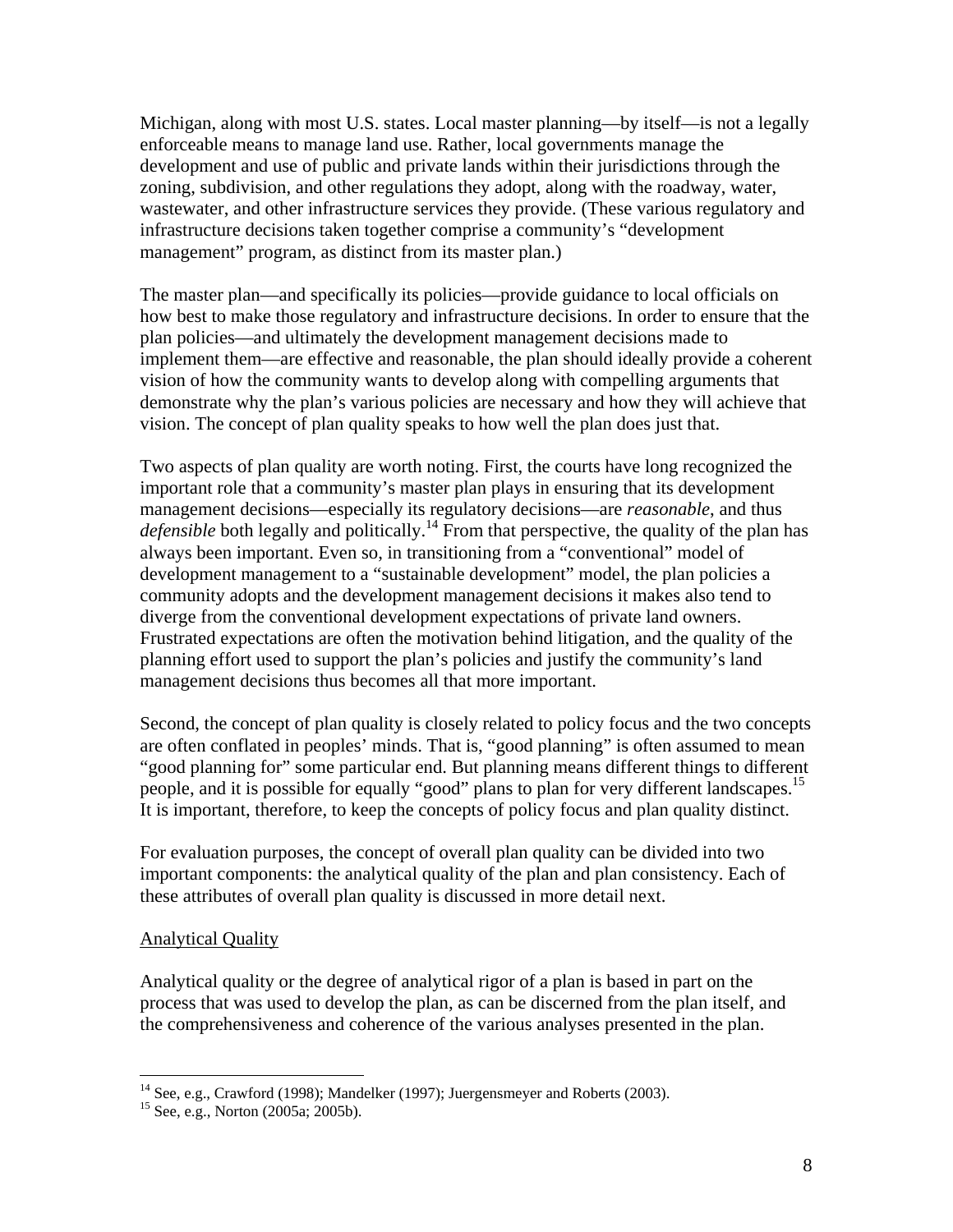Building on scholarship on the planning and development management process<sup>16</sup> and on plan evaluation,<sup>17</sup> seven distinct attributes of plan quality can be identified. All of these criteria are premised on the idea that a plan both documents the plan-making process employed and provides the background analysis and justifications used to support the plan's policy recommendations. These seven criteria include (see Table A-5):

- *General Presentation*: The comprehensibility and completeness of the plan as an informational document.
- *Articulation of Purpose, Goals, and Policies*: The clarity and thoroughness of the plan's statements about the role of planning and the plan itself.
- *Public Participation*: The extent to which multiple and meaningful avenues for public participation were provided in the plan-making process in order to leverage local citizen knowledge, leverage the "social learning" function of planning, and increase the legitimacy of the plan.
- *Fact Base*: The overall thoroughness and clarity of the descriptive information about the community presented in the plan, provided to describe where the community is now, where it appears to be headed, and what the status is of past planning efforts.
- *Infrastructure Capacity Analysis (Average)*: The identification of services currently available and analysis of both the likely impacts from infrastructure decisions on population and land development trends and the reciprocal impacts from those trends on long-term capacities (see below).
- *Land Suitability Analysis (Average)*: The analysis of inherent land attributes to identify areas both most suitable and least suitable for urbanized land development and for rural area conservation (see below).
- *Implementation*: The extent to which the plan identifies the timeframes, mechanisms, and responsible parties for implementing the plan policies.

Two of these components warrant additional discussion. The first is the infrastructure capacity analysis. One of the fundamental purposes of a plan is to provide information and guidance on local infrastructure decisions, such as deciding whether to provide public roads, water and wastewater services. In order to provide such guidance, a good plan should first document what services are currently available, where they are located, what their current capacities are, and how long they might be expected to operate within capacity given anticipated trends in population, economic development, and so on. It should then assess how public infrastructure decisions, such as the extension of new

 $\overline{a}$ <sup>16</sup> Kaiser, Godschalk, and Chapin (1995); Randolph (2004).

<sup>&</sup>lt;sup>17</sup> Talen (1996); Baer (1997); Burby and May (1997); Norton (2005a; 2005b).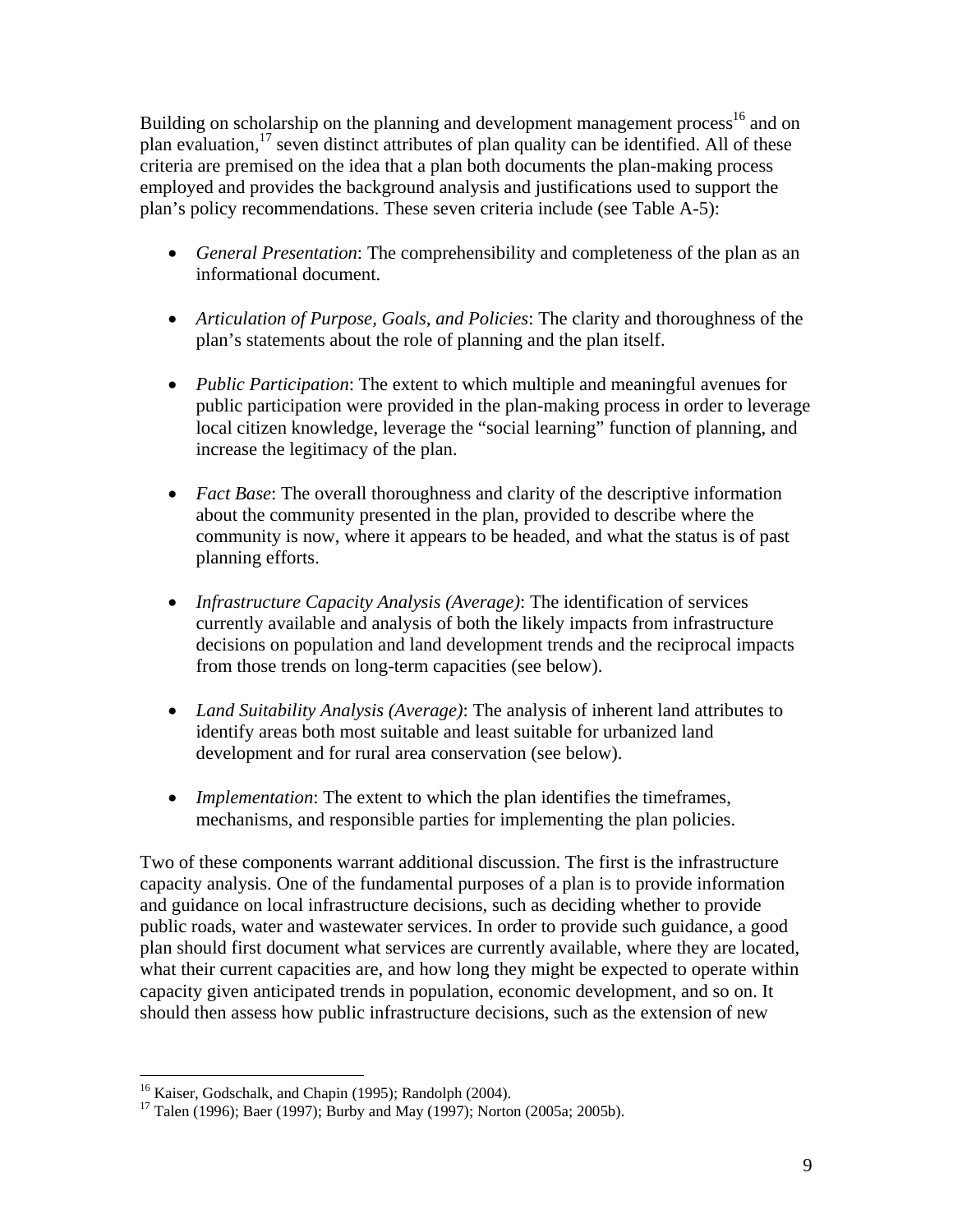roads or water service, will likely affect those trends in population and land development, which will in turn affect the long-term capacity of that infrastructure.

This component of the plan is similar to the fact base in that it provides necessary foundational information, but it differs from the fact base component, which is primarily descriptive, in that it builds upon the fact base and is more analytical, employing the use of assumptions and informed judgment to make reliable statements about existing and predicted capacities. The following criteria were used to evaluate the infrastructure capacity analyses of coastal plans for this study (see Table A-6):

- *Transportation*: The identification of current transportation system elements and capacities and the analysis of those systems with regard to potential development.
- *Water / Wastewater*: The identification of current water and wastewater system elements and capacities and the analysis of those systems with regard to potential development.
- *Parks, Recreation, Greenways*: The identification of current active and passive recreational facilities and greenways and the analysis of those facilities with regard to potential development.
- *Other Infrastructure*: The identification of other services not generally related to land use or directly under local government control—historic and cultural resources, public safety, solid waste, schools—and the analysis of those facilities with regard to potential development.

The second component warranting discussion is the land suitability analysis. A common aphorism in real estate is "location, location, location." Proximity to things like highway interchanges and natural amenities matters, and those factors can have a large impact on the market value of land. But land has social and other non-market values as well. Wetlands, for example, provide valuable benefits to public health by filtering out excess nitrogen and other pollutants from stormwater runoff before they can reach streams and lakes. Thus location matters both in terms of the built environment and the natural environment. From that perspective, there are good places to urbanize and good places *not* to urbanize. In order for a plan to inform local decision making on regulations and infrastructure policy, a good plan first provides a rigorous and reliable assessment of where those places are.

Building on the infrastructure capacity analysis, which should identify the current distribution of "hard" public services like water and wastewater, a land suitability analysis identifies areas that are *most* suitable for future urban development given their proximity to current urban areas and infrastructure or their low value for natural and resource production purposes. It also identifies areas that are *least* suitable for development given their remoteness from current urban areas and infrastructure or their high value for natural and resource production purposes. This type of analysis requires technical expertise, particularly for identifying and assessing the importance of natural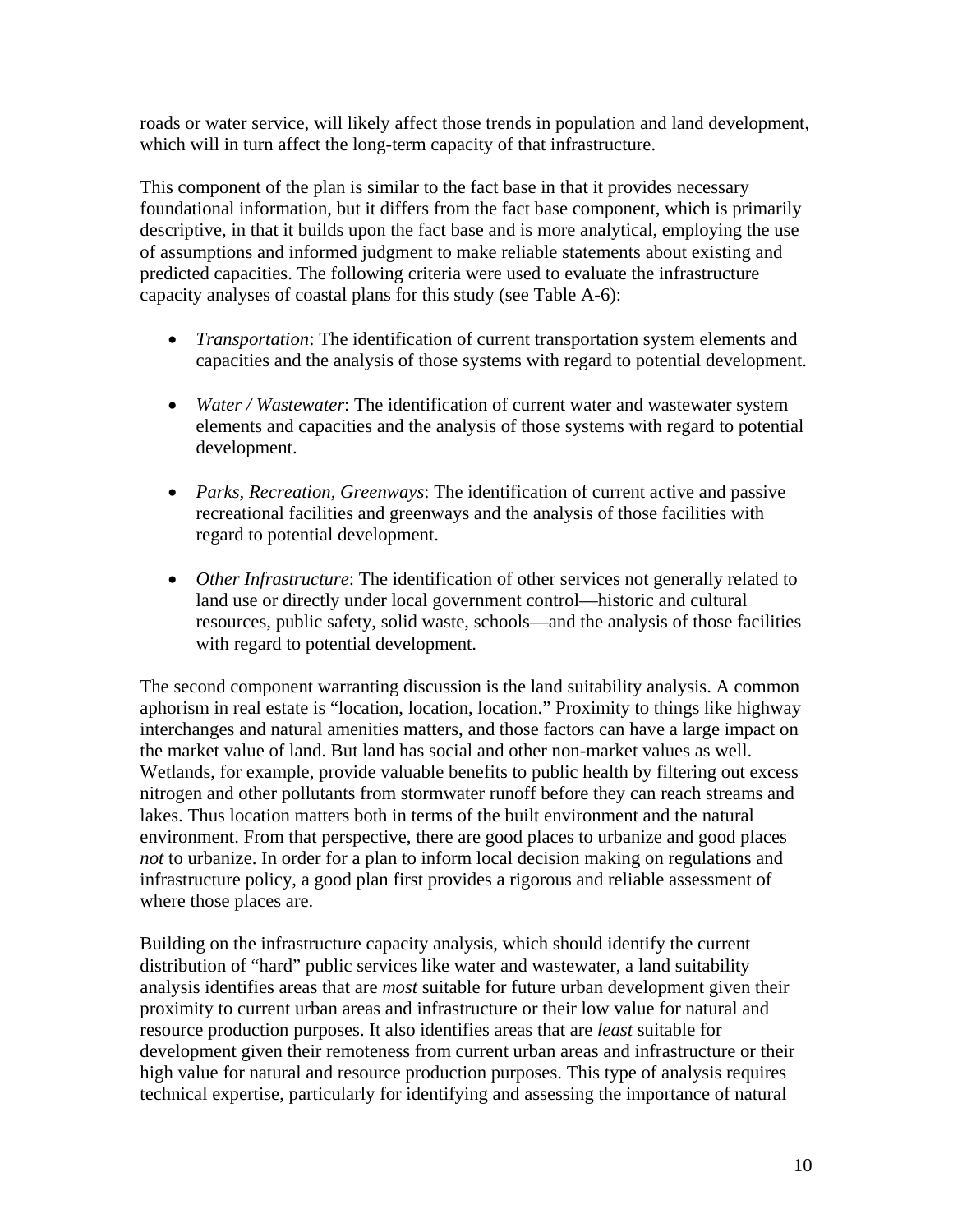and resource production areas, but it is becoming easier given the development of GIS technologies. Like the infrastructure capacity analysis, it provides vital background information for the plan, but is more analytical than the descriptive fact base component. The following criteria were used to evaluate the land suitability analyses of coastal plans for this study (see Table A-7):

- *Water Resources Identified*: The identification of high-quality, threatened, and unique water resources.
- *Natural Areas Identified*: The identification of high quality, fragile, and threatened natural resource land areas.
- *Resource Production Areas Identified*: The identification of existing and highvalue agricultural production areas (including productive forestlands).
- *Water and Related Hazards Impacts Analyzed*: The analysis of potential threats to water resources and hazards posed by water bodies (i.e., water and water-related hazardous settings).
- *Land and Other Hazards Impacts Analyzed*: The analysis of potential threats to land resources and hazards posed by land use (i.e., hazardous activities per se and lands potentially made hazardous through development activities).
- *Development Constraints Analyzed*: The analysis of potential constraints to development posed by natural landscape and water resource features.

## Plan Consistency

Like policy focus and analytical quality, plan consistency has several dimensions, including the consistent deployment of a plan and the inherent consistency of the plan (or overall planning effort) itself. The need for consistency in the use of a plan to justify development management decisions has been recognized for a very long time. Indeed, the Michigan Zoning Enabling Act, like the zoning enabling laws of most states, requires that the "zoning ordinance shall be based upon a plan…."18 From a planning-as-policymaking perspective, this requirement makes good sense. To the extent that a zoning code is used to implement the policies articulated in a local master plan, the plan serves little purpose if the code is not consistent with those policies, and the code itself arguably exceeds the boundaries of reasonable governmental regulation if it is inconsistent with the underlying rationale provided by the plan. Even so, the consistency requirement has proven difficult for courts to interpret given that widely-practiced zoning came before widely-practiced planning and especially when a community has adopted a zoning code but not a plan.

Nonetheless, since the advent of growth management programs that rely on local master planning to advance sustainable development goals, planning scholars have been giving

 $\overline{a}$  $18\,2006\,PA\,110\,$  §203(1). See also Meck (1996); Crawford (1998); Juergensmeyer and Roberts (2003).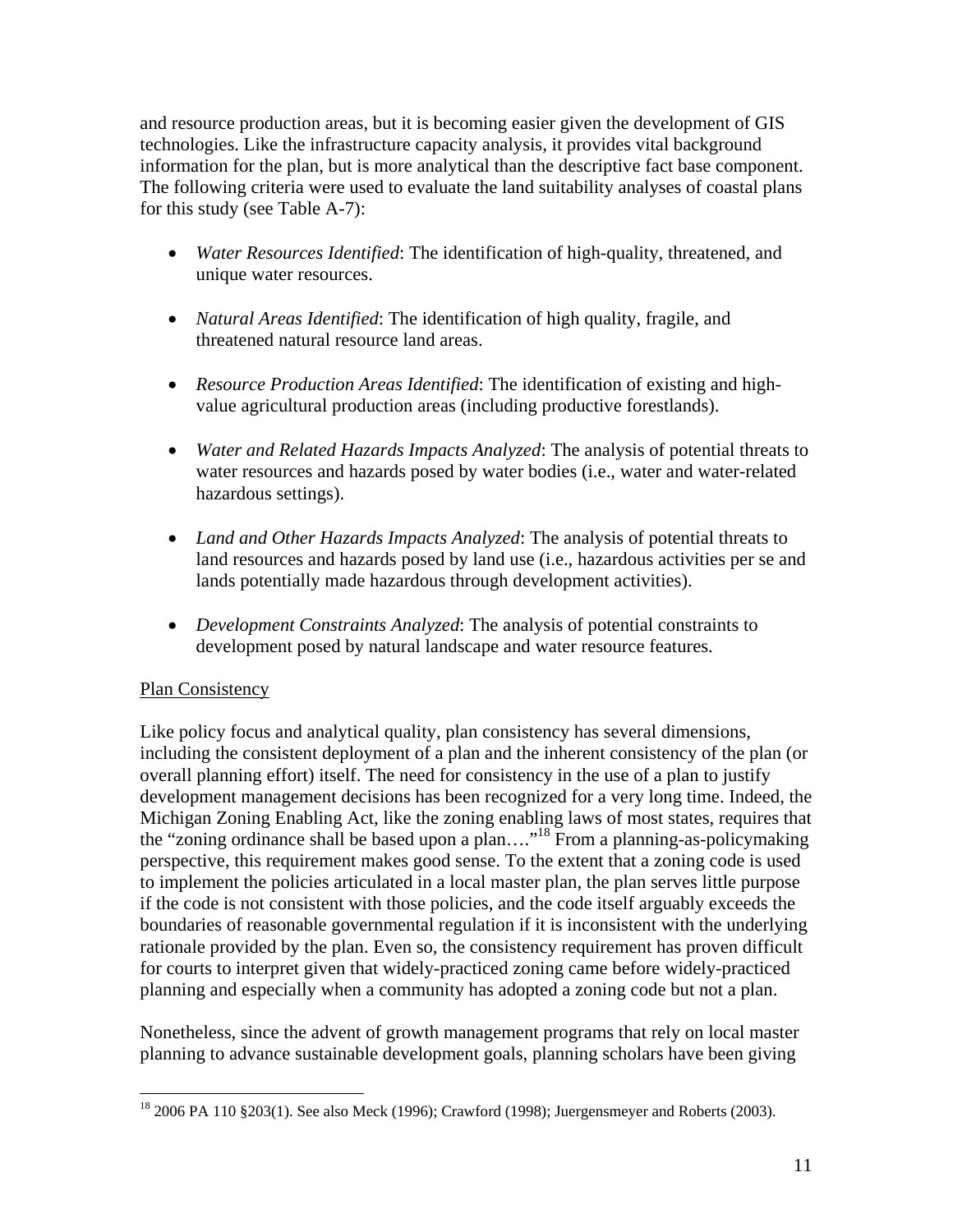more attention to the concept of consistency.19 Rather than addressing the consistent deployment of the plan alone, this attention has focused also on the degree of consistency inherent within the plan itself. Building on this scholarship, the following criteria were used to evaluate the consistency of coastal master plans for this study (see Table A-8):

- *Vertical Mandate Consistency (All)*: Presence of plan elements mandated of all local units of government in the state's planning enabling laws.<sup>20</sup>
- *Vertical Mandate Consistency (Cities / Villages)*: Presence of plan elements mandated only for cities and villages in the state's planning enabling laws for cities and villages.
- *Vertical Coordination*: Extent to which the plan demonstrates consultation and/or coordination between the community and "higher" units of government (e.g., state coastal area management programs).
- *Horizontal Consultation and Coordination*: Extent to which the plan appears to be compatible with the policies and spatial characteristics of neighboring jurisdictions and extent to which the community is consulting and/or coordinating with neighboring jurisdictions or other "horizontal" units of government.
- *Internal Policy, Spatial & Implementation Consistency*: Degree of internal coherence between the plan's facts, goals, and policies and between multiple plan documents in a jurisdiction with multiple plans (e.g., subarea plans). Several attributes of internal consistency include inter-goal, inter-policy, goal-policy, inter-plan, and spatial consistency (i.e., degree to which the stated goals and policies of the plan are consistent with the limitations on and opportunities for development based on the infrastructure capacity and land suitability analyses). Also, the extent to which the implementation steps identified in the plan are consistent with (or are reasonably designed to advance) the plan's articulated goals and policies.

The concept of spatial consistency—an attribute of the "internal" consistency of the plan—is especially important, and especially difficult to measure. Spatial consistency describes the extent to which the stated goals and policies of the plan, particularly as articulated through the use of a future land use map, are "compatible" spatially with the constraints on and opportunities for development imposed by infrastructure and land suitability, encouraging development were it is most suitable and discouraging it where least suitable. Assessing spatial consistency is necessarily subjective, requiring the analyst to compare abstract goals to the specific built and natural landscape characteristics identified through the infrastructure capacity and land suitability analyses. Nonetheless, spatial consistency is especially important to the extent that one purpose of

 $\overline{a}$ 

<sup>&</sup>lt;sup>19</sup> Compare Burby and May (1997); Weitz (1999); Norton (2005a; 2005b).

<sup>&</sup>lt;sup>20</sup> Local governments in Michigan are not required to plan, but when they do plan, the state's planning enabling acts mandate that they incorporate a number of planning elements. See 1945 PA 282, Sec.4(2) (County Planning); 1959 PA 168, Sec. 7 (Township Planning); 1931 PA 285, Sec. 6 (Municipal Planning).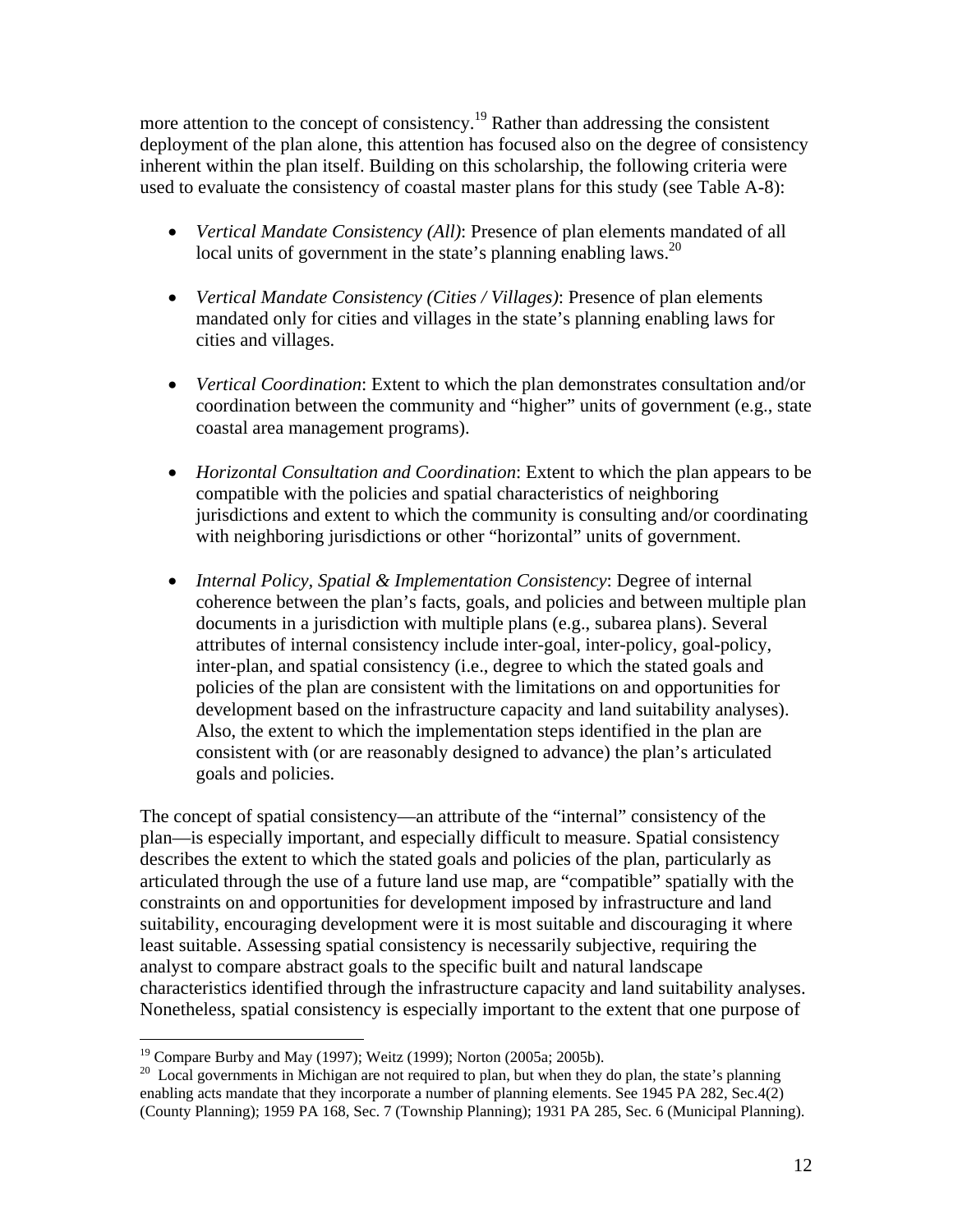the plan is to manage land use and development in a way tailored to the unique characteristics of a particular community.

More broadly, the overall concept of internal consistency is vitally important from the policymaking perspective for the sake of ensuring the coherence, rationality, and usefulness of the local plan. It is equally important from a legal perspective to the extent that plan policies bearing no apparent relationship to the plan's fact base, analyses, and stated goals may command little respect by a court should a local regulation premised on those policies be challenged.

## **Research Methods**

Following the methodology commonly employed for the evaluation of local master plans, the plan policy focus, analytical quality, and consistency components of each plan for this study were evaluated by looking for the presence of each of the various items illustrated by the "measurement" column of Appendix Tables A-1 through A-8. When present, each of these items was assessed in terms of its level of detail. Policies were also evaluated in terms of their level of prescriptiveness. "Prescriptiveness" refers to the whether the policy was prescriptive (e.g., "the community shall take the following steps...") rather than merely exhortative (e.g., "the community should consider taking the following steps...").

For example, in assessing the land suitability analysis of a plan, the prime farmland item was scored as "0" if absent, "1" if present but not detailed, "2' if present and detailed, or "3" if present, detailed, and mapped. For the policy focus component, a given evaluation item such as a policy of establishing an urban services boundary was scored for level of detail as "0" if absent, "1" if present but not detailed, or "2' if present and detailed, and for level of prescriptiveness as "0" if low, "1" if moderate, or "2" if high. These scores were then summed according to the groupings of analysis categories corresponding to each of the separate criteria to create separate indices, and then standardized by dividing the actual score by the maximum possible score and multiplying by 100. The standardized score for each evaluation criterion thus indicates the degree to which a plan meets the given criterion relative to the total score that could be achieved, measured as the "percent of the possible score."

Because this type of plan evaluation is very time consuming, a sample of coastal Michigan plans—rather than an entire census—was collected for assessment between mid 2003 and late 2005. To identify a representative sample of communities, a sample frame of 149 coastal communities was first developed through two rounds of sampling. This frame represents about 44% of the 338 coastal communities adjacent to a Great Lakes water body. The first sampling round consisted of a census of 6 different coastal counties, which were selected for unique attributes of their settings, including Berrien County (coastal erosion hazards), Ottawa County (coastal micro-climate agriculture), Benzie County (coastal dunes), Leelanau County (coastal micro-climate agriculture), and Macomb/St. Clair Counties (coastal wetlands). This group includes a total of 67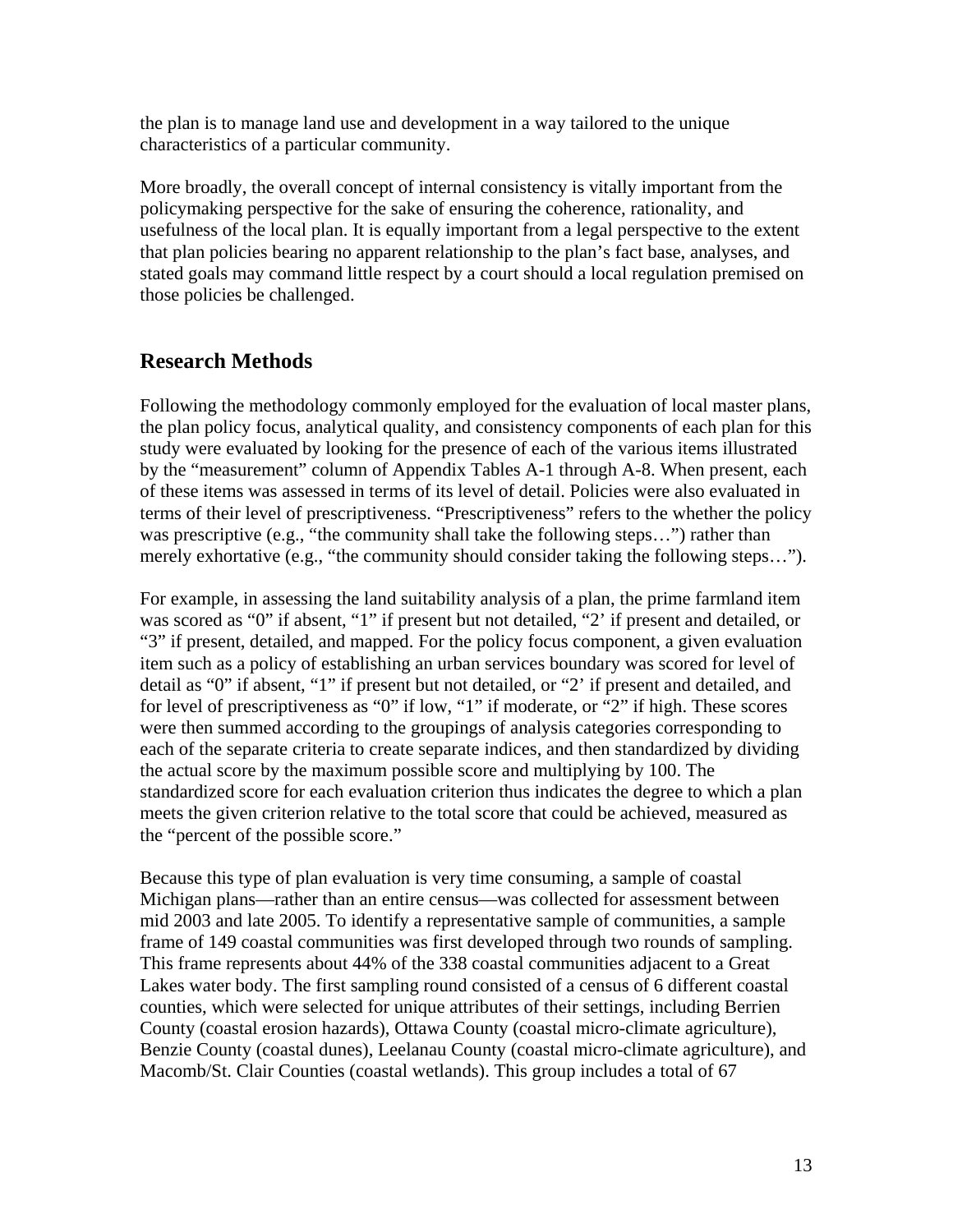communities. The second round consisted of a selection of 82 communities drawn randomly from the remaining coastal jurisdictions.

Of the total 149 coastal communities in the full sample frame, the complete master plan (i.e., text and maps) was successfully collected for 62 communities, representing about 42% of the sampling frame or 18% of all coastal communities. These 62 communities are referred to hereafter as the "study communities." The final selection of study communities is randomly distributed spatially around the Lower Peninsula of Michigan (with only several from the Upper Peninsula) and thus is reasonable representative of coastal Michigan planning efforts within the Lower Peninsula at least on that dimension.

## **Findings**

One of the reasons for using a simple "percent of possible score" measure for plan components or attributes is that it is both easy to calculate and easy to interpret. In addition, the evaluation criteria were developed so that the each has a comparable total raw score, making comparisons of relative scores across criteria reasonable. The findings from this type of plan evaluation study are presented most readily using bar graphs. For this study, the plan scores were averaged by jurisdiction type—county, township, city, and village—to facilitate analysis and comparison at an aggregated level rather than for a given community.

An important aspect of this type of analysis is worth noting here. The comparison method, criteria, and calculations employed effectively amount to "benchmarking" an actual plan against a theoretically "ideal" plan in an abstract sense. Yet plans are always tailored to the unique situations of a given community, including its development trends, landscape conditions, and fiscal capacity. Thus even the best plan would not match the ideal in all respects. Working through this analysis for a given community could help that community assess its own planning efforts, but it is not so useful for a generalized research study to focus too much on the findings for one particular locality (i.e., without a more detailed assessment of conditions unique to that community and the appropriateness of the plan's analyses and policies within that context). Moreover, given these considerations, it would not be appropriate to use the methods employed here to pronounce that the average overall quality or the policy focus of the local master plans evaluated here are, for example, "A" or "B" or "C" plans in a standard-based sense.

Nonetheless, this method does provide a good general sense of policy focus and overall plan quality of plans evaluated taken as a whole. It also provides useful information for understanding the relationships between those local planning efforts generally and ongoing resource management efforts more broadly. Finally, it points to areas for improving local planning and development management efforts accordingly.

With these caveats, the following discussion presents the findings from the evaluation of the coastal Michigan study community plans, corresponding to each of the several plan evaluation elements described above.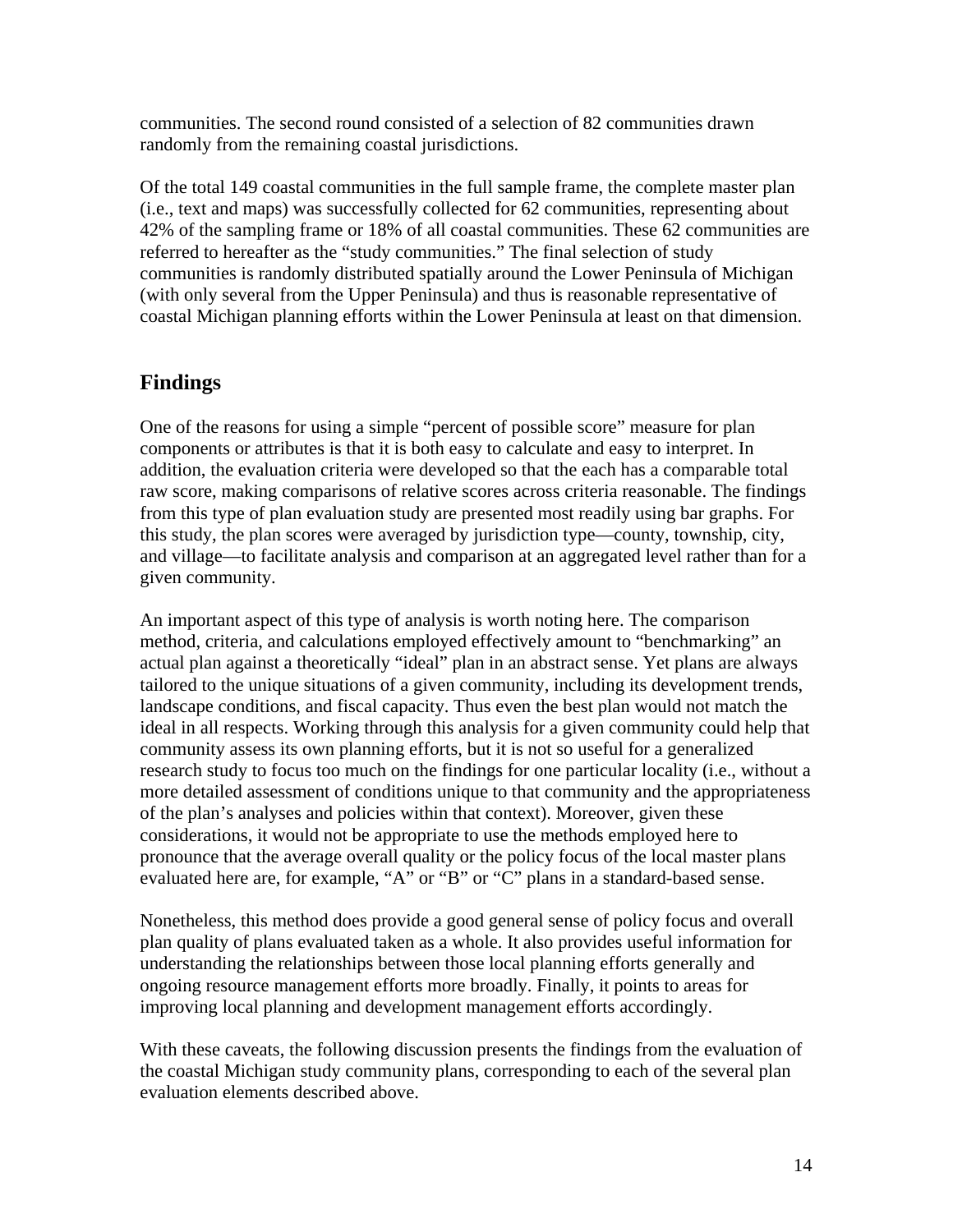#### *Plan Policy Focus*

Figure 1 presents the results from the evaluation of plan policy focus with regard to the *procedural* growth management attributes or elements of the plans. Several observations can be drawn from these findings. First, all of the various elements for all of the community types—except for the land use management element of city plans scored at about 20% or less than the ideal. Second, the county



plans consistently scored highest (again except for the land use management element), followed generally by the townships, cities, and villages. Aside from the counties, the townships on average appear most focused on managing the development of land within their jurisdictions, while the cities appear most focused on managing the use of alreadydeveloped land. The study communities taken altogether appear least focused on infrastructure management and, especially, general environmental quality.

Figure 2 presents the results from the evaluation of plan policy focus with regard to the plans' *substantive* emphasis on promoting vital *urban centers*. The first observation to draw again is that all of the elements for all of the community types scored at about 20% or less than the ideal. Beyond that, counties generally perform best on development and redevelopment policies and urban

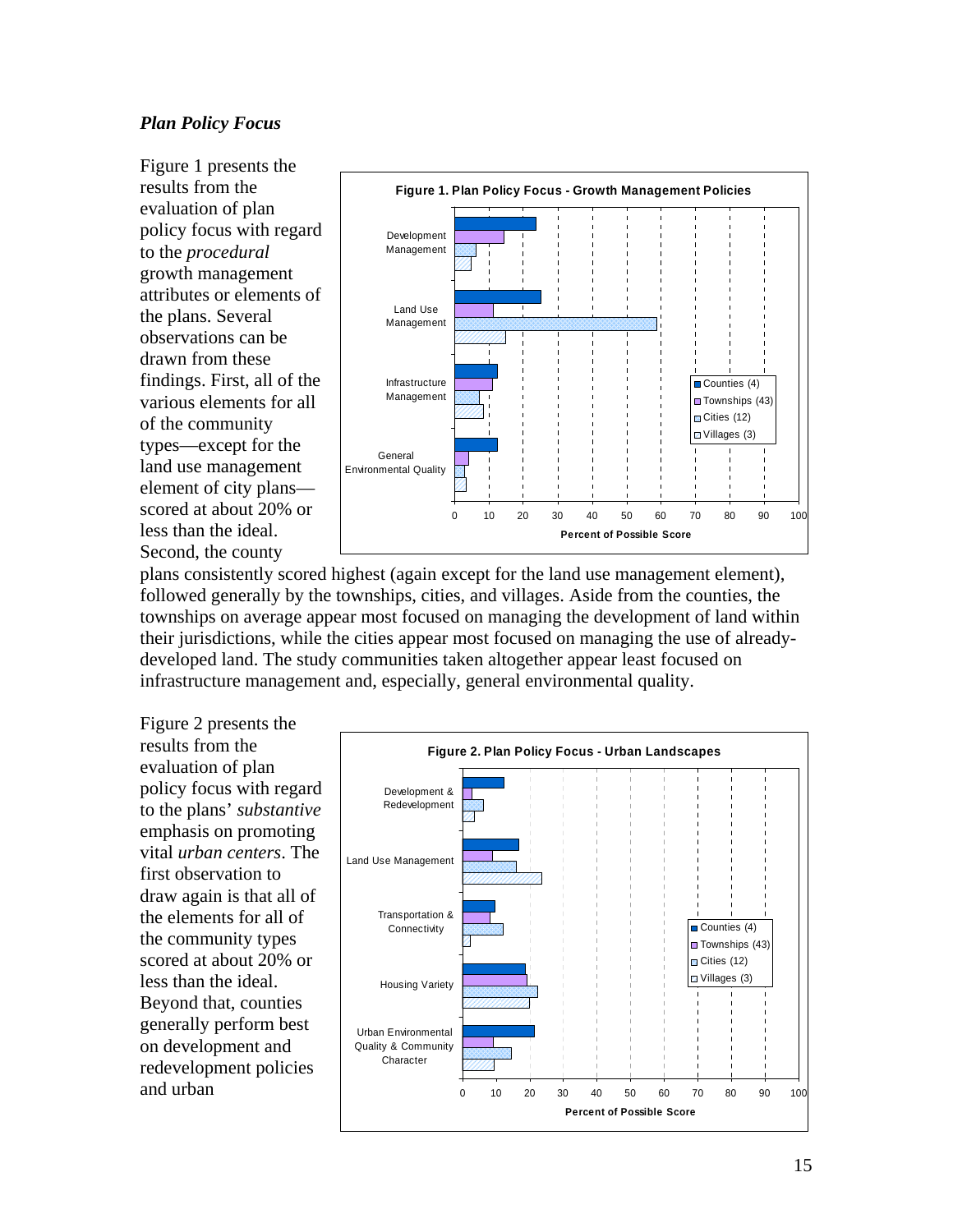environmental quality, but not the other measures. Aside from the counties, the cities which generally encompass only developed urban lands and not rural lands—appear most focused on urban development and redevelopment, transportation and connectivity, housing variety, and urban environmental quality and community character, while the villages scored best on land use management, followed by the cities and then townships.

Figure 3 presents the results from the evaluation of plan policy focus with regard to the *substantive* emphasis placed on conserving *rural areas*. Here the counties scored somewhat higher, averaging between about 20% and 30% of the ideal, and consistently scoring higher than the other community types. As might be expected, the townships—which have



more rural landscape to manage—consistently scored higher than the cities, although the villages scored as well or higher than the townships on development management and open space and natural area preservation. Also as might be expected, the cities scored lowest on resource production area (i.e., farmland) protection.

Figure 4 presents the results from the evaluation of plan policy focus with regard to the *substantive* emphasis placed on protecting *coastal area resources*. Aside from the average county score for water quality, at about 40% of the ideal, all of the community types scored only about 10% or less than the ideal for all of the coastal resource area protection elements. All of the

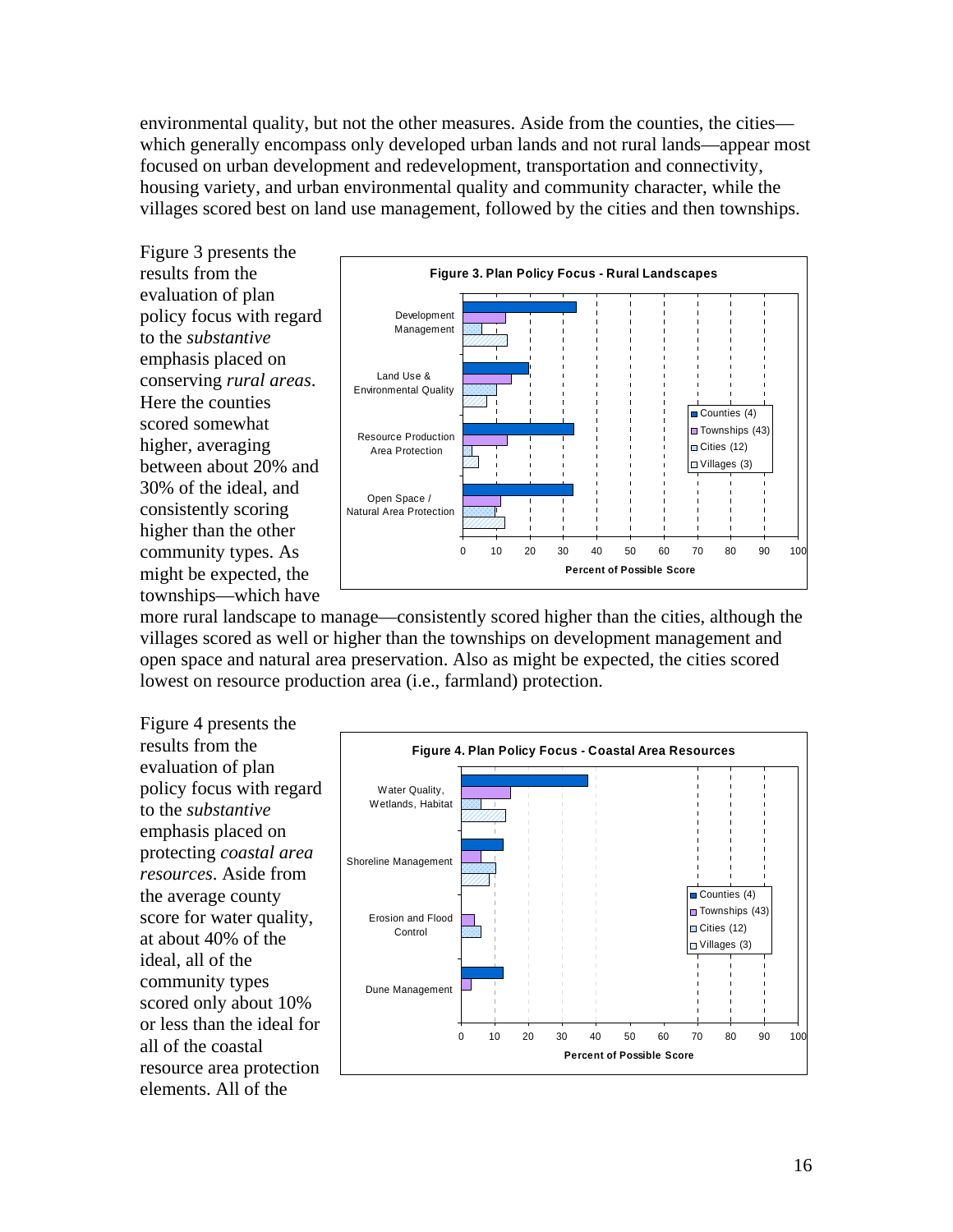communities generally scored highest on the coastal water quality and shoreline management elements. Neither the counties nor the villages registered a score for erosion and flood control, while the cities and township scores on that element were both quite low. The dune management score was relatively moderate for counties but low for townships. The lack of a score for cities and villages is probably the result of the cities and villages evaluated for this study not having coastal dunes within their jurisdictional boundaries.

Finally, Figure 5 presents a summary illustration of the extent to which coastal Michigan plans appear to be promoting attributes of sustainable development through their plan policies. Overall, the policy focus of the plans for the various elements of sustainable development assessed—procedural growth management policies and substantive



policies promoting urban landscapes, rural landscapes, and coastal area resource protection—were quite low, generally averaging only about 20% or less than the ideal. Of the four community types, the counties—which generally have the least ability to actually manage land development and use through zoning and subdivision regulation, if not through their infrastructure policy-making—scored on average higher than the other community types. Aside from the counties, the cities on average appear to be most focused on growth management and urban landscapes, while the townships appear most focused on rural landscapes and coastal resource protection. Of the four elements of plan policy focus, coastal area resource protection generally received the least emphasis.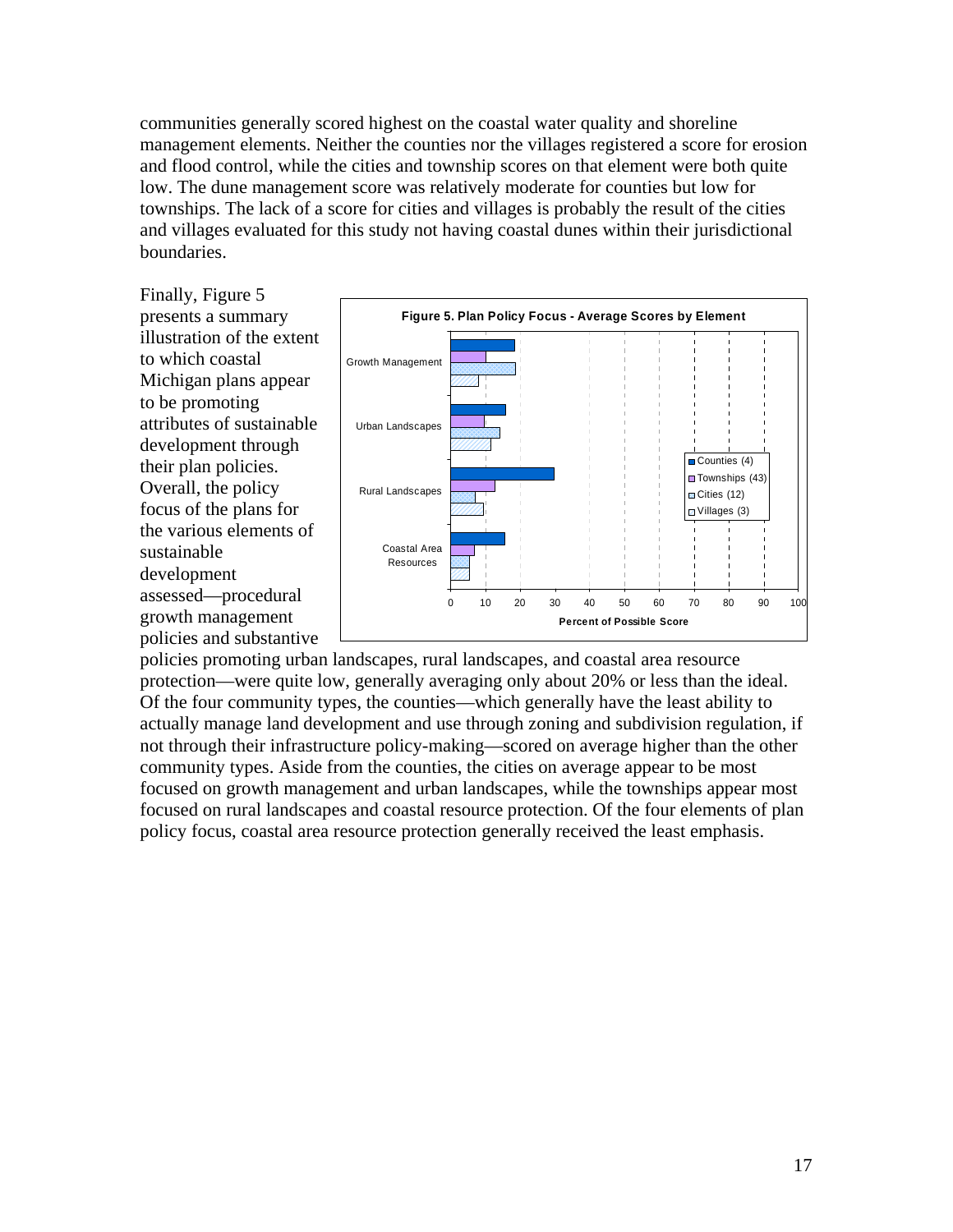### *Plan Quality*

Figure 6 presents the results from the evaluation of the coastal master plans' analytical quality. The first observation to draw overall, illustrated by the last element at the bottom of Figure 6, is that the county plans on average scored at about one-half of the ideal master plan, while the township and city plans scored at about onethird of the ideal and the village plans scored at about one-fifth of the ideal. Second, consistent with that observation and with the plan policy focus scores generally, the county plans scored highest for all of the elements of analytical



quality taken separately. Third, the separate elements for which the plans generally scored highest were the general presentation, statement of purpose and goals, and fact base elements. Conversely, the plans generally scored lower on the public participation, infrastructure capacity analysis, land suitability analysis, and implementation elements. The lowest scores were generally for land suitability analysis.

Figure 7 presents the results from the detailed assessment of the plans' infrastructure capacity analyses. The principle observation to draw from this set of findings is that, aside from counties and villages, the cities generally scored higher than the townships on all of the

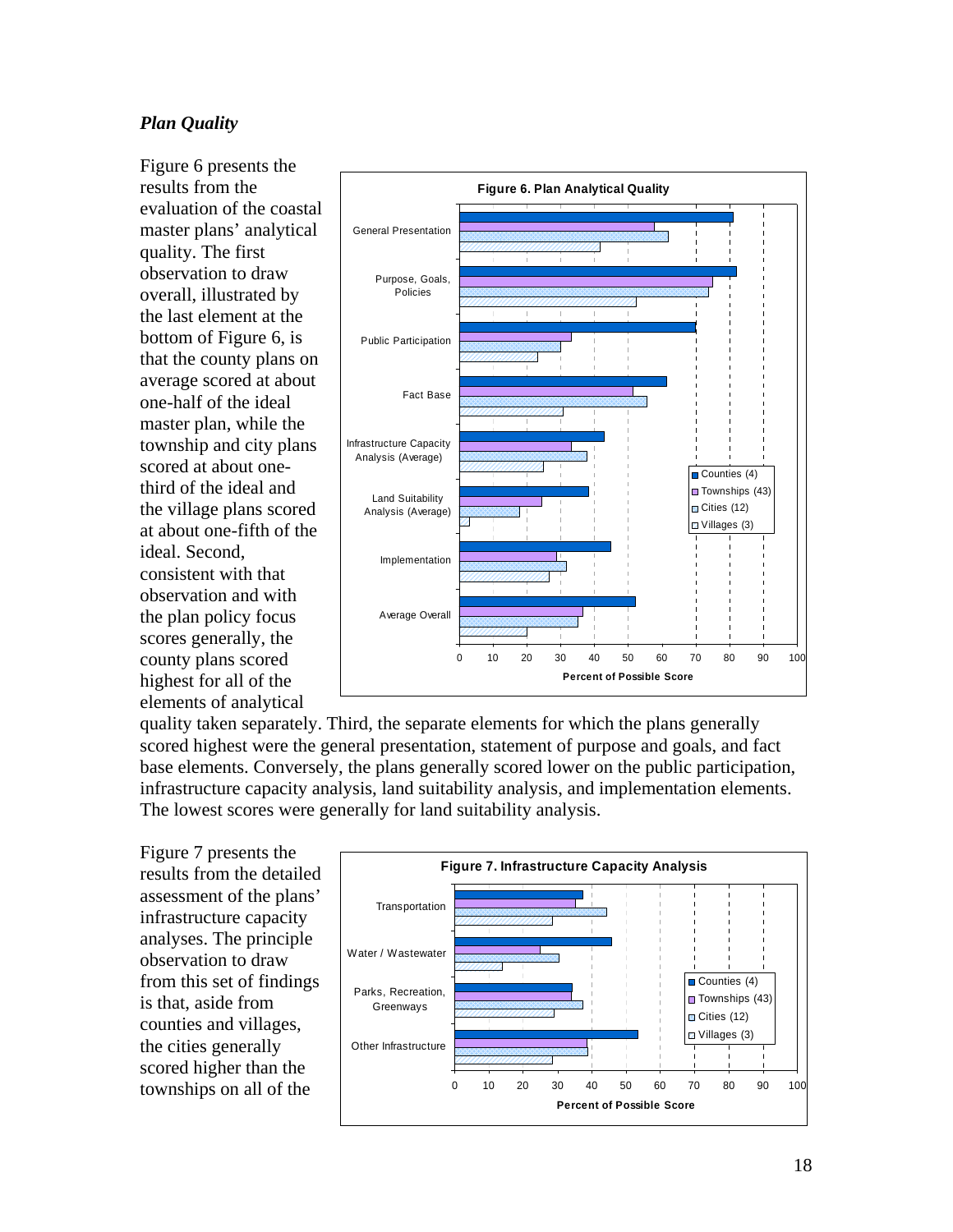various elements except for "other" infrastructure (i.e., infrastructure not related directly to land use or not directly under the control of the local government). Moreover, of the four elements evaluated, the plans generally scored highest on transportation, followed by other infrastructure, parks and recreation, and finally water and wastewater services.

Figure 8 presents the detailed assessment of the plans' land suitability analyses. Again aside from the counties and townships, the principle observation to draw here is that the townships and cities generally scored at comparable levels for all of the various assessments, except that—not surprisingly—the townships scored much higher with regard to the identification of



resource production areas and somewhat higher with regard to the identification of natural areas. In general, the plans did a better job at identifying important landscape features (except for water resources, somewhat surprisingly) than they did at analyzing the potential impacts related to, or the constraints on development imposed by, those natural features.

Finally, Figure 9 presents the results from the assessment of the various elements of plan consistency. Of the various elements, the plans generally scored highest on consistency with the state's enabling planning enabling law mandates, although only the cities scored higher than 50% of the ideal for that measure (there is no review mechanism in Michigan

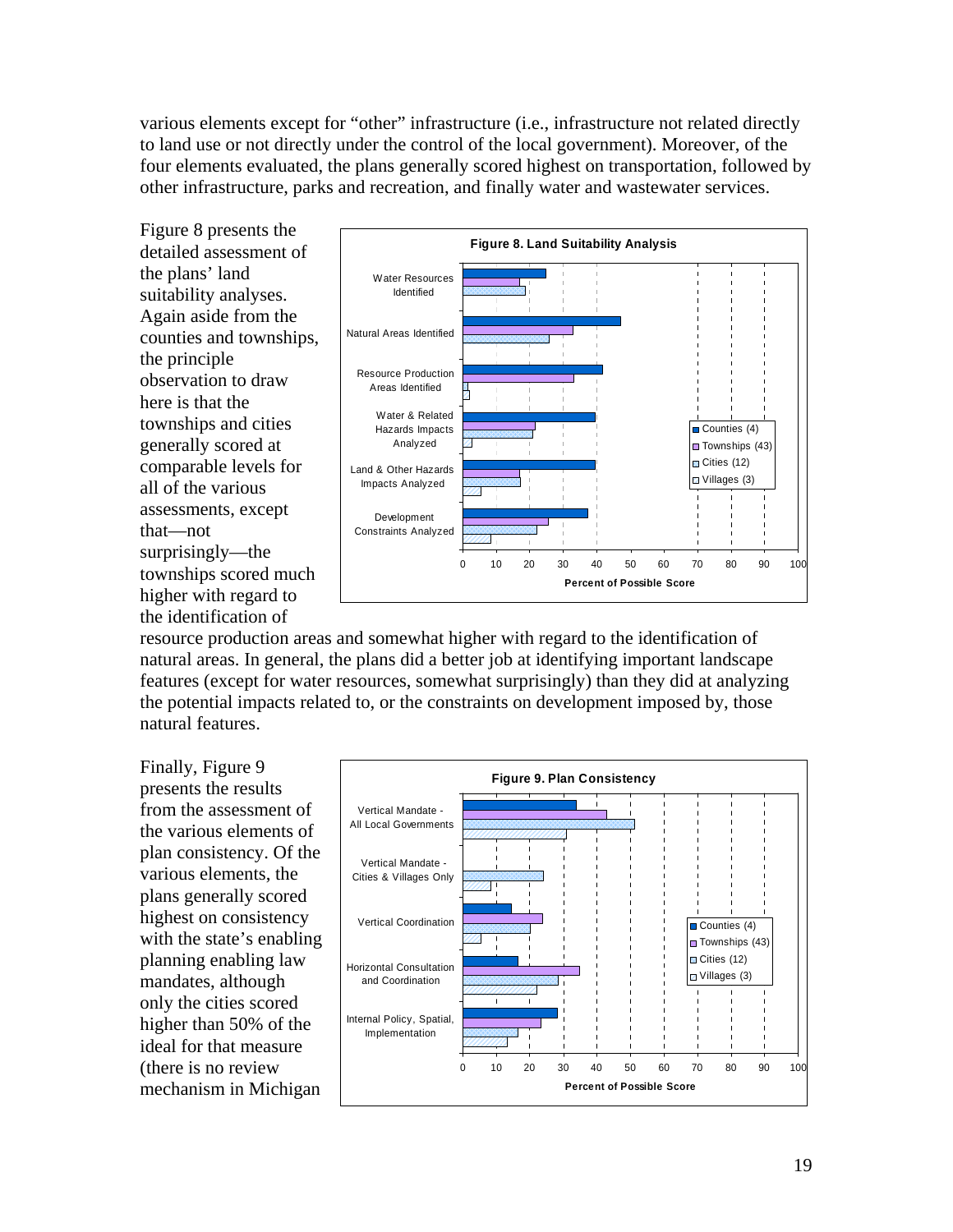to ensure compliance with the state's enabling authority requirements). In general, the average scores for the other measures of consistency were at about 20% of the ideal. Aside from counties and vertical mandate consistency, townships generally scored higher on the various consistency measures, followed by cities and then villages.

### **Discussion and Conclusions**

Over the last two decades, several state-level study commissions on environmental and natural resource conditions state-wide, and particularly within Michigan's coastal region, have concluded that local governments need to play a greater role in ensuring the longterm sustainability of those resources through their planning, zoning, infrastructure policy-making, and other development management efforts. Yet we have lacked good information on the character and quality of current planning efforts in the state's coastal region. This study was undertaken to systematically evaluate local master planning efforts in coastal Michigan communities to address that need. In doing so, the study discusses at some length what it means to plan for sustainable development and why high-quality plans are necessary to support such an endeavor.

In brief, the findings from this assessment suggest that the coastal counties evaluated are generally doing the best job of planning for sustainable development through their master plans. It is interesting to note, however, that counties in Michigan have relatively little ability to actually manage land development and use within their jurisdictions, especially when compared to townships and cities. While somewhat speculative, it may be that counties are in fact more willing to adopt sustainable development policies—which diverge from conventional development expectations in a number of ways—because they know they will not be pressured to follow-through on those policies as could be the case in a township, city or village. In contrast, while counties are generally doing the most to promote sustainable development through their plans, villages are generally doing the least. This may be due in part to the relatively small areas encompassed by these jurisdictions or by their more limited capacities to engage in extensive planning efforts, or both.

With regard to townships and cities, a number of the findings reported are consistent with what would be expected. Townships appear more focused on managing the development of land within their jurisdictions, for example, while cities appear more focused on managing the ongoing use of already-developed land. Similarly, cities appear more focused on promoting vital urban centers while townships appear more focused on conserving rural landscapes. These findings tend to validate the methodology employed for this study.

Nonetheless, beyond these various findings, the evaluation of coastal plans taken as a whole highlights the limited extent to which coastal communities in Michigan are in fact planning for sustainable development. Benchmarking the plans against an "ideal" plan for promoting sustainable development, most of the plans evaluated, on average, scored only at about 20% of the ideal in terms of their policy content for virtually all of the attributes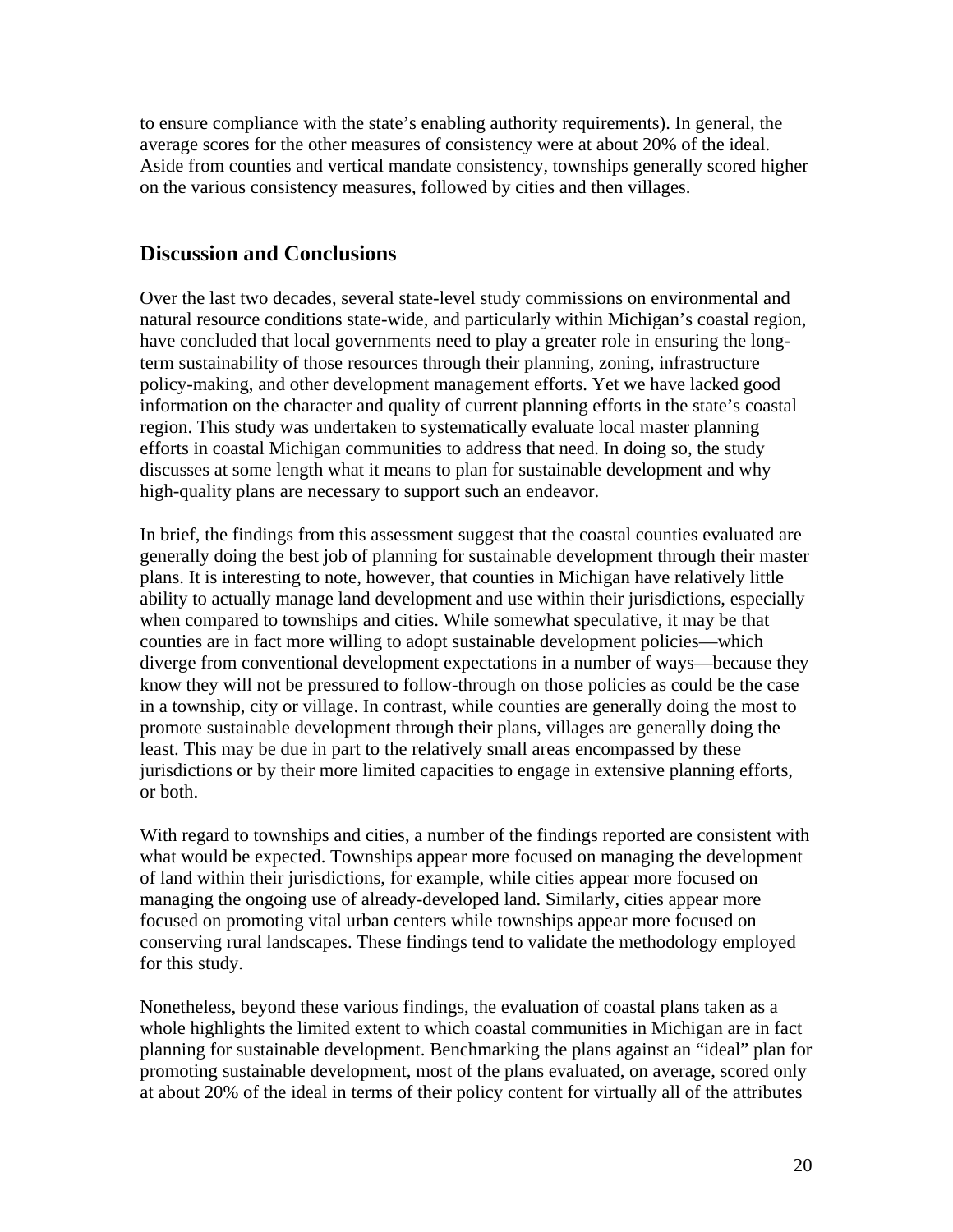evaluated. Similarly, most of the plans scored at only about 20% of the ideal for most measures of plan consistency—an essential component of overall plan quality. Other elements of plan quality, such as general presentation, scored somewhat higher, although only a small number of scores exceeded even 50% of the ideal across the array of jurisdiction types and plan attributes considered. Most importantly, the land suitability analysis scores and the coastal area resource protection policy scores—two of the most important components of planning for sustainable development in high-value coastal regions—were also the lowest scores observed.

In sum, the findings from this study highlight the ways in which coastal Michigan communities are *not* currently planning for sustainable development through their master plans. In so doing, the study also provides a road map that communities can use to effect such a transition toward sustainability through their planning and development management efforts. Most important—and currently most lacking—will be the need to attend to coastal resource protection policies in the plans and to undertake high quality planning efforts—especially through the use of rigorous land suitability analysis—to inform and justify that transition.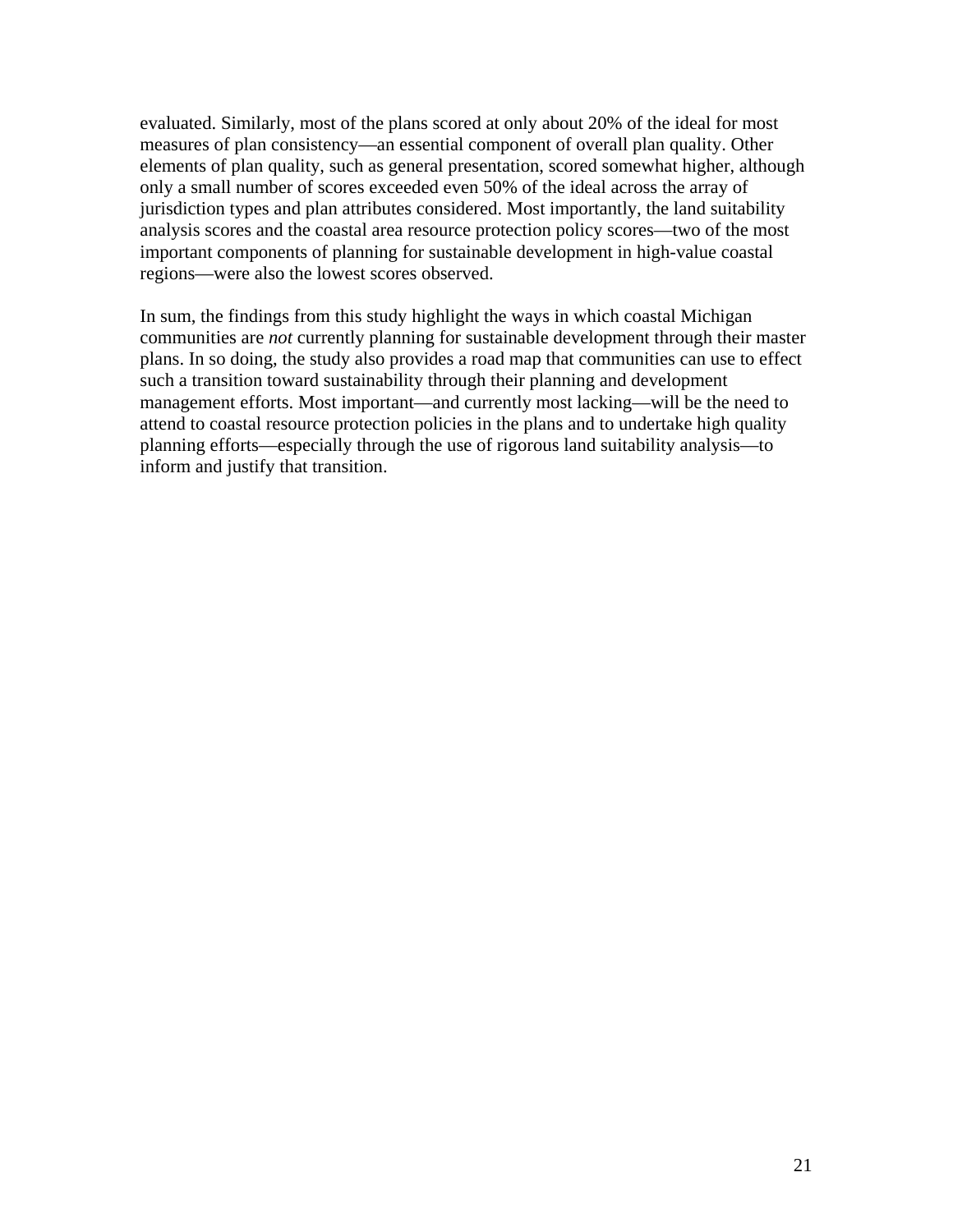#### **References Cited**

- American Planning Association. 2000. Policy guide on planning for sustainability. Chicago, IL: American Planning Association.
	- -. 2002. Policy guide on smart growth. Chicago, IL: American Planning Association.
- Arendt, Randall. 1994. *Rural by Design: Maintaining Small Town Character*. Chicago, IL: American Planning Association Planners Press.
- Baer, William C. 1997. General plan evaluation criteria: An approach to making better plans. *Journal of the American Planning Association* 63 (3):329-344.
- Berke, Philip R., and Maria Manta Conroy. 2000. Are We Planning for Sustainable Development? An Evaluation of 30 Comprehensive Plans. *Journal of the American Planning Association* 66 (1):21-32.
- Burby, Raymond J., and Peter J. May. 1997. *Making governments plan: State experiments in managing land use*. Baltimore, MD: Johns Hopkins University Press.
- Burchell, Robert. 1998. *The Costs of Sprawl—Revisited*. Transportation Cooperative Research Program Report 39. Washington, DC: National Academy Press.
- Crawford, Jr., Clan. 1998. *Michigan Zoning and Planning*. 3rd ed. (with 2005 Cumulative Supplement). Ann Arbor, MI: Institute of Continuing Legal Education.
- Downs, Anthony. 1999. Some realities about sprawl and urban decline. *Housing Policy Debate* 10 (4):955-974.
- Freilich, Robert H. 1999. *From Sprawl to Smart Growth: Successful Legal, Planning, and Environmental Systems*. Chicago, IL: American Bar Association.
- Galster, George, Royce Hanson, Michael R. Ratcliffe, Harold Wolman, Stephen Coleman, and Jason Freihage. 2001. Wrestling sprawl to the ground: Defining and measuring an elusive concept. *Housing Policy Debate* 12 (4):681-717.
- Great Lakes Conservation Task Force. 2002. The citizens' agenda: An action plan to protect the Great Lakes. Lansing, MI: Michigan State Senate.
- Juergensmeyer, Julian C., and Thomas E. Roberts. 2003. *Land Use Planning and Development Regulation Law*. St. Paul, MN: Thompson West.
- Kaiser, Edward J., David R. Godschalk, and Stuart F. Chapin, Jr. 1995. *Urban Land Use Planning*. 4th ed. Urbana, IL: University of Illinois Press.
- Klepinger, Michael R. 2002. Status of planning and zoning in Michigan's Great Lakes shoreline communities. Lansing, MI: MI College Sea Grant Program.
- Kob, Rose A. 2000. Riding the Momentum of Smart Growth: The Promise of Eco-Development and Environmental Democracy. *Tulane Environmental Law Journal* 14:139-169.
- Mandelker, Daniel R. 1997. *Land Use Law*. 4th ed. Charlottesville, VA: Lexis Law Publishing.
- Meck, Stuart. 1996. Model Planning and Zoning Enabling Legislation: A Short History. In *Modernizing State Planning Statutes: The Growing Smart Working Papers - Volume 1*. Chicago, IL: APA Planning Service Advisory Report No. 462/463.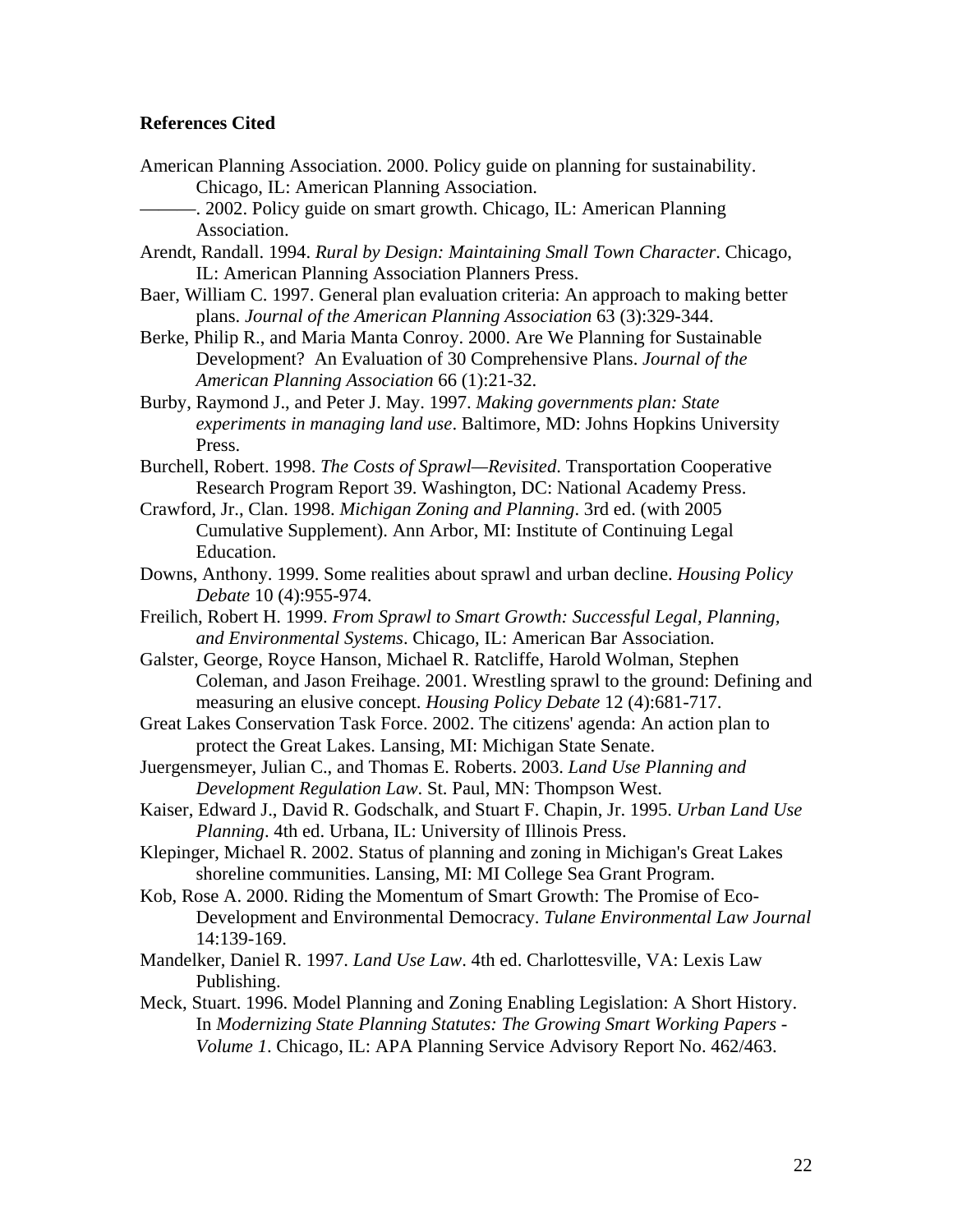———, ed. 2002. *The Growing Smart Legislative Guidebook: Model Statutes for Planning and the Management of Change*. Chicago, IL: American Planning Association.

- Michigan Department of Environmental Quality. 2001. 309 Enhancement Grants Assessment/Strategy. Lansing, MI: DEQ Coastal Management Program.
- Michigan Land Use Leadership Council. 2003. Michigan's land, Michigan's future: Final report of the Michigan Land Use Leadership Council. Lansing, MI: Michigan Land Use Leadership Council, August.
- National Association of Home Builders. 2000. Smart Growth: Building Better Places to Live, Work and Play. Washington, DC: National Association of Home Builders.
- Nelson, Arthur C., and James B. Duncan. 1995. *Growth Management Principles and Practices*. Chicago, IL: Planners Press, American Planning Association.
- Norton, Richard K. 2005a. Local commitment to state-mandated planning in coastal North Carolina. *Journal of Planning Education and Research* 25 (2):149-171.
- -. 2005b. More and better planning: State-mandated local planning in coastal North Carolina. *Journal of the American Planning Association* 71 (1):55-71.

Oregon Department of Land Conservation and Development. 2004. *Minimum Density Zoning* (http://www.lcd.state.or.us/tgm/pub/1minzone.htm). Transportation & Growth Management Program 2004 [cited July 2004].

- Platt, Rutherford H. 2004. *Land Use and Society: Geography, Law, and Public Policy*. Revised ed. Washington, DC.
- Randolph, John. 2004. *Environmental land use planning and management*. Washington, D.C.: Island Press.
- Smart Growth Network. 2002. Getting to Smart Growth. Washington, DC: Smart Growth Network and the International City/County Management Association.
	- ———. 2005. Getting to Smart Growth II. Washington, DC: Smart Growth Network and the International City/County Management Association.
- Smyth, Paul. 1995. Patterns on the Land: Our Choice-Our Future. Rochester, MI: Michigan Society of Planning Officials.
- Talen, Emily. 1996. Do plans get implemented? A review of evaluation in planning. *Journal of Planning Literature* 10 (3):248-259.
- Weitz, Jerry. 1999. *Sprawl busting: State programs to guide growth*. Chicago, IL: Planners Press, American Planning Association.
- Wheeler, Stephen M. 2001. Planning for Metropolitan Sustainability. *Journal of Planning Education and Research* 20 (2):133-145.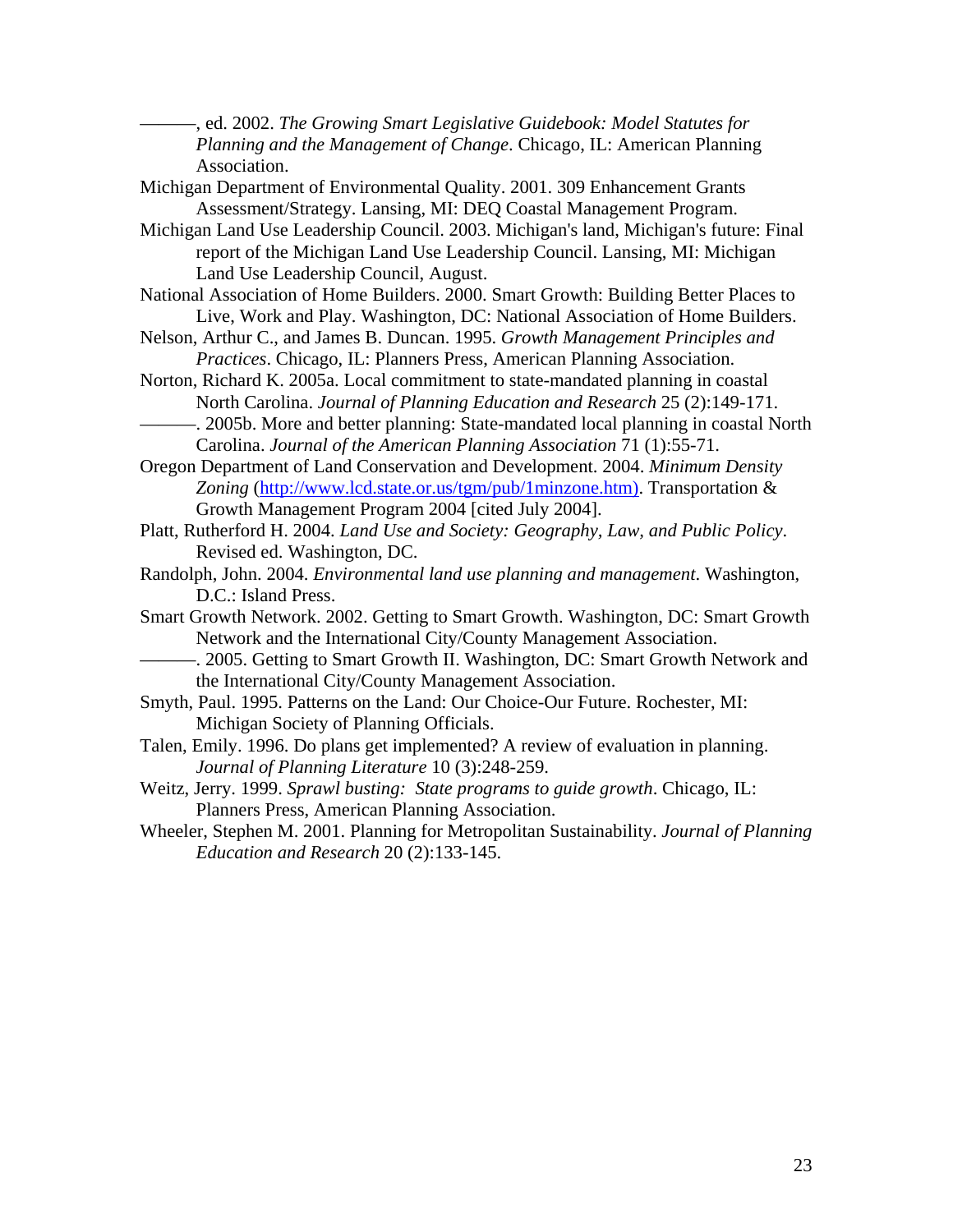## **APPENDIX**

| Criterion                           | <b>Concept Description</b>                                                                                                                                                                                                | Measurement                                                                                                                                                                                                                  |
|-------------------------------------|---------------------------------------------------------------------------------------------------------------------------------------------------------------------------------------------------------------------------|------------------------------------------------------------------------------------------------------------------------------------------------------------------------------------------------------------------------------|
| Development<br>Management           | Procedural policies addressing how<br>land development or redevelopment will<br>be shaped or managed (e.g., through<br>tax policies, regulations, reliance on the<br>market, etc.).                                       | Regional or multi-jurisdictional<br>collaboration; urban growth or services<br>boundary; mapping of conservation and<br>development zones; manage growth by<br>infrastructure carrying capacity and land<br>suitability.     |
| I and Use<br>Management             | Procedural policies establishing the<br>various land uses or land use forms that<br>the community will ultimately take (e.g.,<br>urban, rural, suburban).                                                                 | Promote compact development; use of<br>planned unit developments, density<br>bonuses; remediation and reuse of<br>brownfield sites; site plan review for<br>regulations.                                                     |
| Infrastructure<br>Management        | Procedural policies addressing the<br>range of infrastructure services under<br>the control of the local government<br>(e.g., roads, water, wastewater),<br>including "green" infrastructure (e.g.,<br>parks and trails). | Traffic management plans; coordination of<br>local transportation to regional network;<br>waste-water conservation and treatment;<br>conversion of septic to sewer where<br>necessary; recycle / reduce / reuse<br>programs. |
| General<br>Fnvironmental<br>Quality | Procedural policies on the control of<br>environmental pollutants (e.g., control of<br>contaminated stormwater runoff).                                                                                                   | Use of watershed-based planning;<br>environmental quality public education;<br>parking lot run-off controls; native<br>landscaping; pesticide and fertilizer<br>controls; controls on new septic installation.               |

**Table A-1. Plan Policy Emphasis – Growth Management Policies**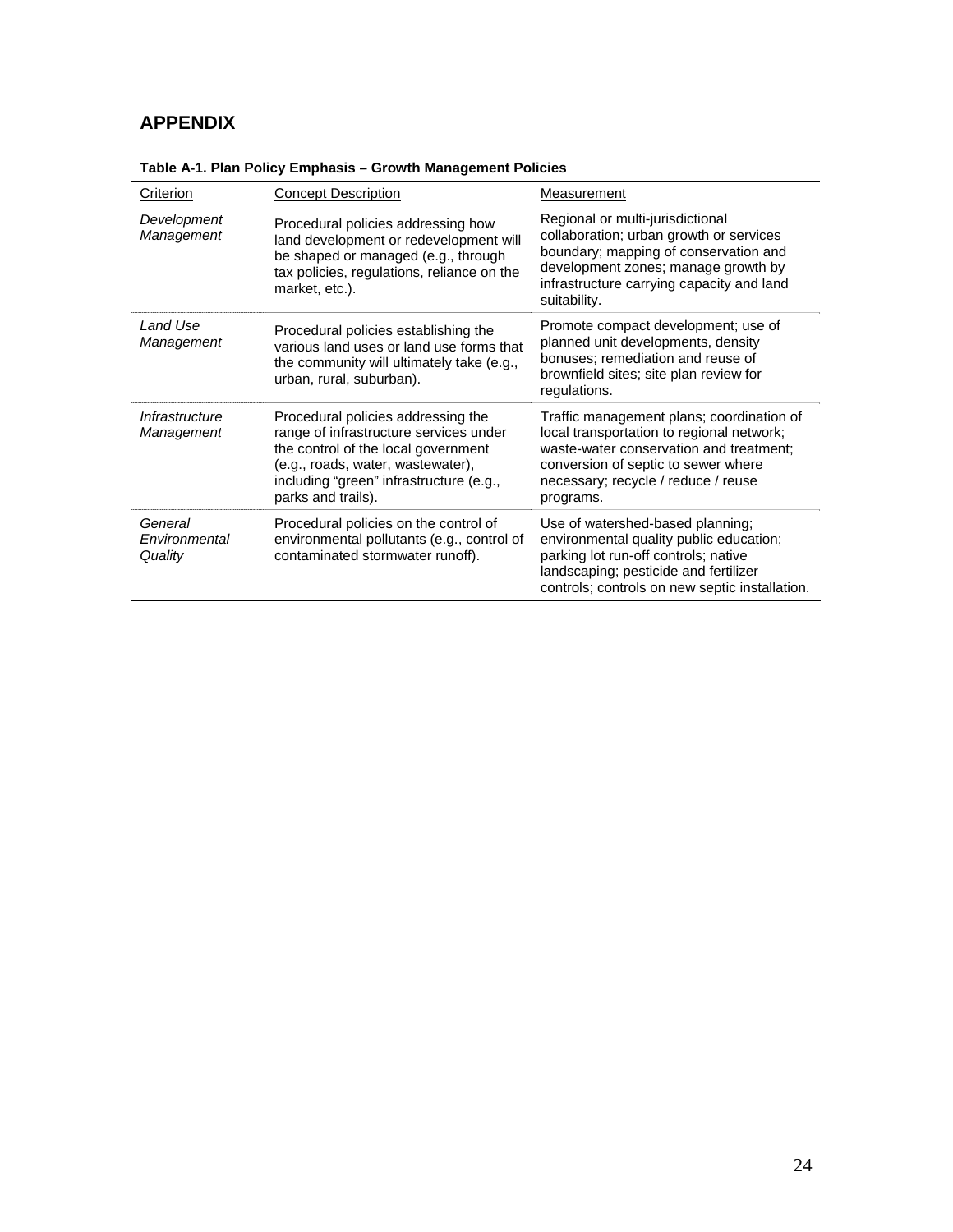| Criterion                                                     | <b>Concept Description</b>                                                                                                                                    | Measurement                                                                                                                                                                                                                                                                                                                          |  |
|---------------------------------------------------------------|---------------------------------------------------------------------------------------------------------------------------------------------------------------|--------------------------------------------------------------------------------------------------------------------------------------------------------------------------------------------------------------------------------------------------------------------------------------------------------------------------------------|--|
| Development and<br>Redevelopment                              | Procedural policies promoting the<br>development and redevelopment of<br>compact, mixed-use urban centers.                                                    | Mixed use and compact development and<br>retrofitting; traditional neighborhoods; tax<br>increment financing; downtown<br>development authorities; brownfield<br>redevelopment authorities; urban<br>growth/services boundary.                                                                                                       |  |
| I and Use<br>Management                                       | Substantive policies promoting<br>attractive, viable, and compatible urban<br>land uses and forms.                                                            | Form-based zoning; mixed-use zoning;<br>design standards and review board; locally<br>and regionally-appropriate facades, etc.;<br>pedestrian amenities in commercial<br>centers; auto-dependent retail design<br>discouraged.                                                                                                       |  |
| Transportation &<br>Connectivity                              | Substantive policies promoting multiple<br>and connected transportation systems<br>between residential, commercial and<br>business, and recreational centers. | Siting and connectivity of recreational,<br>commercial, residential, and institutional<br>centers to facilitate walking and biking;<br>development of public transportation;<br>traffic-calming in residential neighborhoods;<br>connectivity in roadways between existing<br>and new developments; transit-oriented<br>development. |  |
| <b>Housing Variety</b>                                        | Substantive policies promoting a variety<br>of housing types across price range and<br>location.                                                              | Variety of housing types provided for;<br>housing located near employment centers;<br>affordable, manufactured, and mixed-<br>income housing provided for.                                                                                                                                                                           |  |
| Urban<br>Environmental<br>Quality &<br>Community<br>Character | Substantive policies promoting<br>environmentally and culturally healthy<br>and desirable urban forms.                                                        | Environmental overlay districts;<br>landscaping standards, setbacks, buffers;<br>on-site stormwater management systems;<br>management districts for important cultural<br>and historic resources.                                                                                                                                    |  |

#### **Table A-2. Plan Policy Emphasis – Urban Landscapes**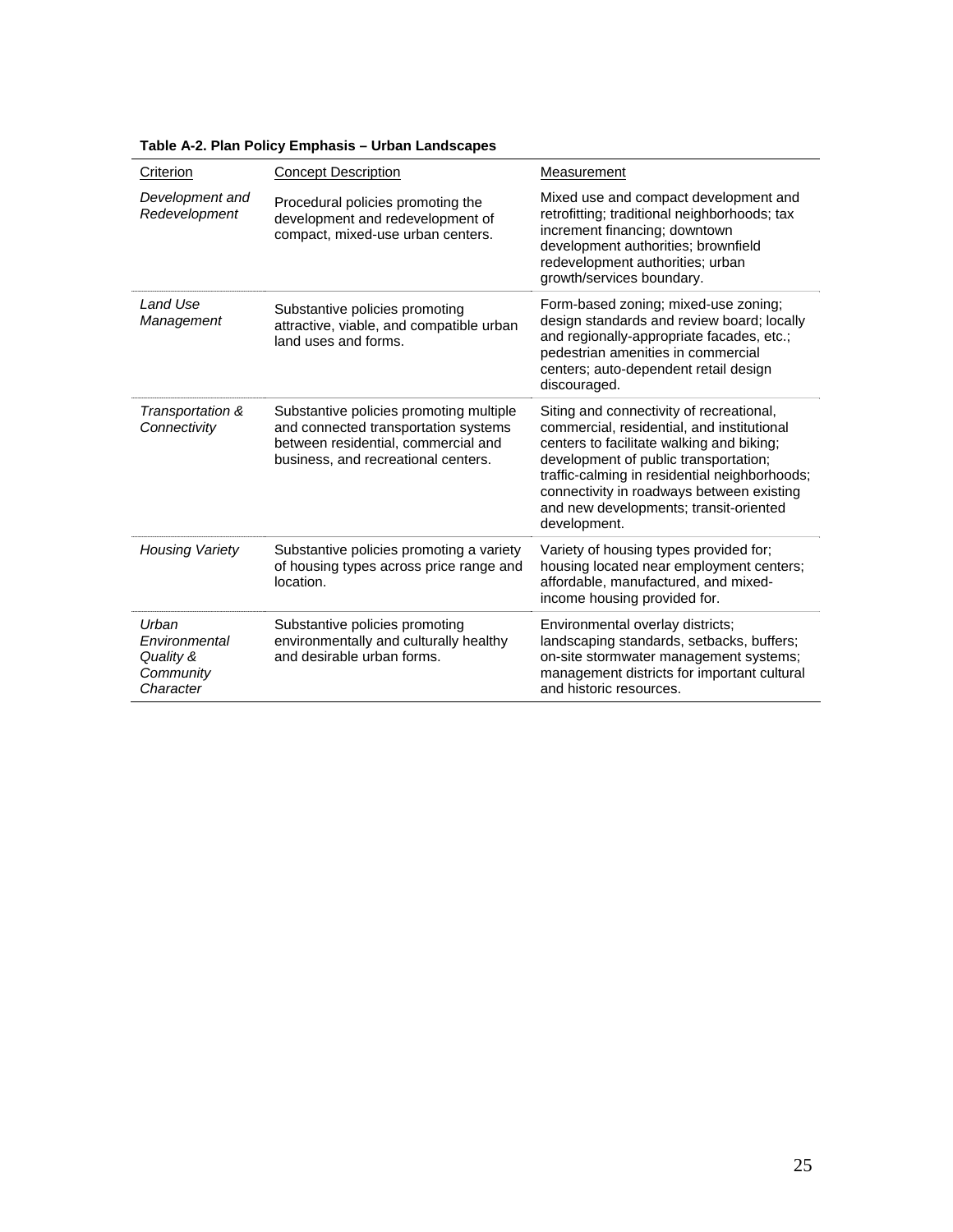| Criterion                                        | Description                                                                                                                                  | Measurement                                                                                                                                                                                                                                                                               |
|--------------------------------------------------|----------------------------------------------------------------------------------------------------------------------------------------------|-------------------------------------------------------------------------------------------------------------------------------------------------------------------------------------------------------------------------------------------------------------------------------------------|
| Development<br>Management                        | Procedural policies promoting the<br>development of compact urban areas<br>and the conservation of rural areas.                              | Compact development encouraged; auto-<br>oriented retail discouraged; natural<br>resource protection coordinated with rural<br>area economic activity; mapping of<br>conservation and development zones;<br>growth managed by infrastructure carrying<br>capacity and land suitability.   |
| Land Use &<br>Fnvironmental<br>Quality           | Substantive policies promoting access<br>to rural and natural areas and the<br>protection of those areas from<br>environmental degradation.  | Access to natural areas provided;<br>standards for preservation of natural<br>terrain, drainage, vegetation; environmental<br>overlay districts; landscaping and<br>vegetative standards, setbacks, buffers; on-<br>site stormwater management; standards for<br>vegetated open channels. |
| Resource<br><b>Production Area</b><br>Protection | Substantive policies promoting the<br>identification and conservation of<br>contiguous and economically viable<br>resource production areas. | Easement acquisition; cluster zoning; buffer<br>zones for agricultural lands; purchase and /<br>or transfer of development rights programs;<br>exclusive agricultural zoning; right to farm<br>ordinance.                                                                                 |
| Open Space /<br>Natural Area<br>Protection       | Substantive policies promoting the<br>identification and conservation of<br>contiguous and ecologically viable<br>natural areas.             | Conservation planning; property<br>acquisition; buffer zones to protect sensitive<br>and unique natural areas; connectivity<br>between natural areas, wildlife corridors,<br>connecting park trails, greenway systems.                                                                    |

#### **Table A-3. Plan Policy Emphasis – Rural Landscapes**

#### **Table A-4. Plan Policy Emphasis – Coastal Area Resources**

| Criterion                           | Description                                                                                   | Measurement                                                                                                                                                                                                                      |
|-------------------------------------|-----------------------------------------------------------------------------------------------|----------------------------------------------------------------------------------------------------------------------------------------------------------------------------------------------------------------------------------|
| Water Quality,<br>Wetlands, Habitat | Substantive policies promoting the<br>protection of coastal waters, wetlands,<br>and habitat. | Water quality and pollution prevention;<br>surface water and wetlands protection;<br>groundwater protection; coastal wetlands<br>and critical coastal habitat protection.                                                        |
| Shoreline<br>Management             | Substantive policies promoting the<br>protection of coastal shorelines.                       | Coastal shoreline setbacks and overlay<br>districts; public education on coastal and<br>shoreline management; public use access<br>and restrictions.                                                                             |
| Erosion and Flood<br>Control        | Substantive policies minimizing coastal<br>erosion and flooding hazards.                      | Coastal area floodplain development<br>restrictions; public acquisition; management<br>practice overlay districts; shoreline erosion<br>best management practices; preservation<br>of existing shoreline terrain and vegetation. |
| Dune<br>Management                  | Substantive policies promoting the<br>protection of coastal dunes.                            | Coastal dune overlay districts and<br>management programs; adoption of state<br>dune and wetland protection permit<br>provisions.                                                                                                |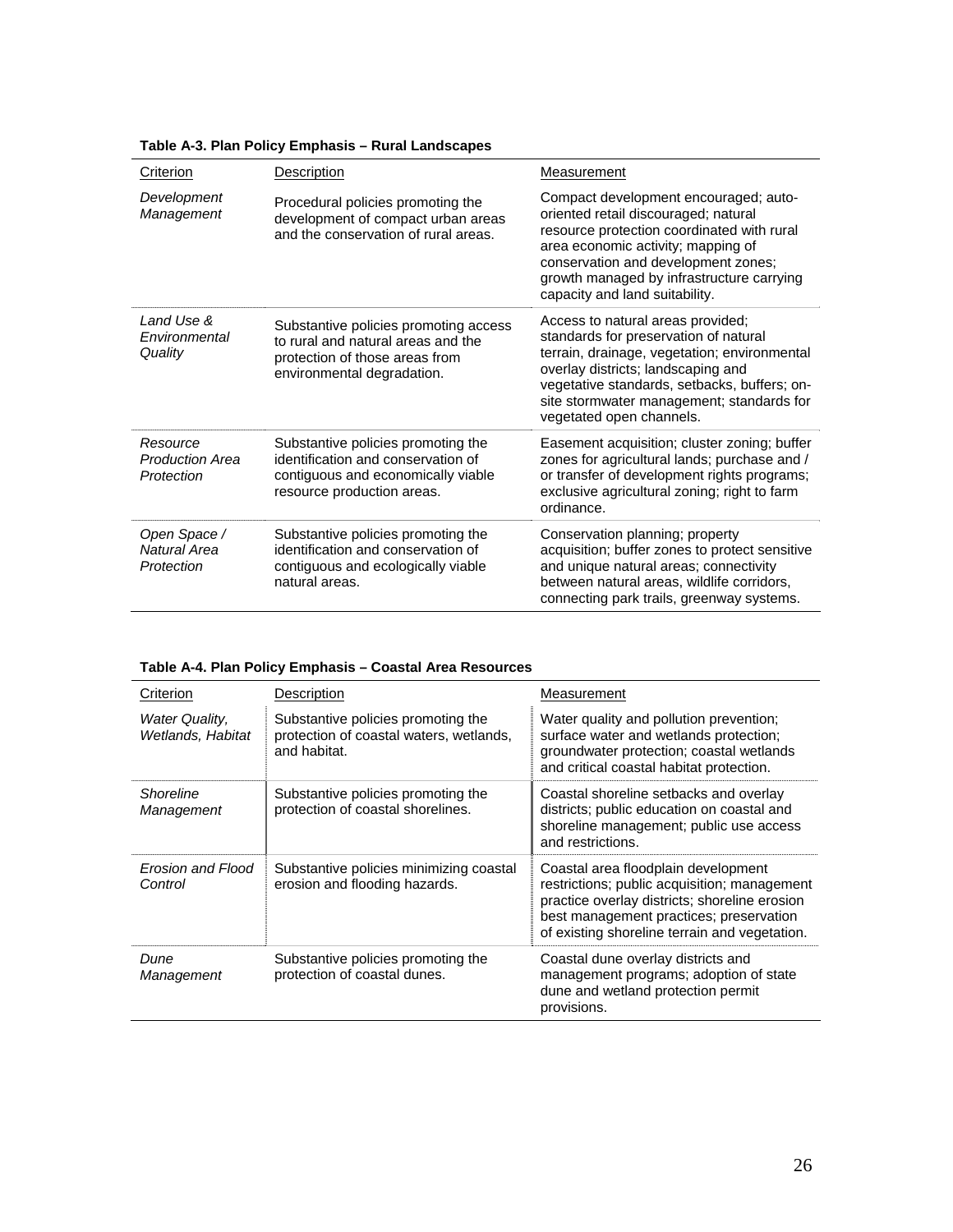### **Table 5. Plan Analytical Quality**

| Criterion                                          | <b>Concept Description</b>                                                                                                                                                                                                                                                      | Measurement                                                                                                                                                                                                                                                                                                                                             |  |
|----------------------------------------------------|---------------------------------------------------------------------------------------------------------------------------------------------------------------------------------------------------------------------------------------------------------------------------------|---------------------------------------------------------------------------------------------------------------------------------------------------------------------------------------------------------------------------------------------------------------------------------------------------------------------------------------------------------|--|
| General<br>Presentation                            | The comprehensibility and<br>completeness of the plan as an<br>informational document.                                                                                                                                                                                          | Readiblity of text; use and quality of maps;<br>provision of table of contents; executive<br>summary; data and information sources.                                                                                                                                                                                                                     |  |
| Articulation of<br>Purpose, Goals,<br>and Policies | The clarity and thoroughness of the<br>plan's statements about the role of<br>planning and the plan itself.                                                                                                                                                                     | Discussion of the planning process and<br>plan's purpose; clear statements of goals,<br>objectives, and policies; land classification<br>with clear description of land use<br>classifications.                                                                                                                                                         |  |
| Public<br>Participation                            | Extent to which multiple and meaningful<br>avenues for public participation were<br>provided in the plan-making process in<br>order to leverage local citizen<br>knowledge, leverage the "social<br>learning" function of planning, and<br>increase the legitimacy of the plan. | Description of public participation process;<br>use of public participation techniques (e.g.,<br>public education campaigns, workshops,<br>surveys, etc.).                                                                                                                                                                                              |  |
| <b>Fact Base</b>                                   | The overall thoroughness and clarity of<br>the descriptive information about the<br>community presented in the plan,<br>provided to describe where the<br>community is now, where it appears to<br>be headed, and what the status is of<br>past planning efforts.               | Discussion of data collection and analysis<br>process used; assessment of past plan<br>implementation efforts and effectiveness;<br>discussion of current plans, policies and<br>regulations; discussion of current conditions<br>(land use, economic base, etc.); trends<br>assessment (economic activity, land<br>development, environmental trends). |  |
| Infrastructure<br>Capacity Analysis<br>(Average)   | Identification of services currently<br>available and analysis of both the likely<br>impacts from infrastructure decisions on<br>population and land development trends<br>and the reciprocal impacts from those<br>trends on long-term capacities.                             | Average score of infrastructure analysis<br>criteria (see table below).                                                                                                                                                                                                                                                                                 |  |
| <b>Land Suitability</b><br>Analysis (Average)      | Analysis of inherent land attributes to<br>identify areas both most suitable and<br>least suitable for urbanized land<br>development and for rural area<br>conservation.                                                                                                        | Average score of land suitability analysis<br>criteria (see table below).                                                                                                                                                                                                                                                                               |  |
| Implementation                                     | Extent to which the plan identifies the<br>timeframes, mechanisms, and<br>responsible parties for implementing the<br>plan policies.                                                                                                                                            | Provision of timetable, responsibilities, and<br>mechanisms to be used to implement the<br>plan; discussion of monitoring system,<br>benchmarks and dates, updating process<br>and timeframe.                                                                                                                                                           |  |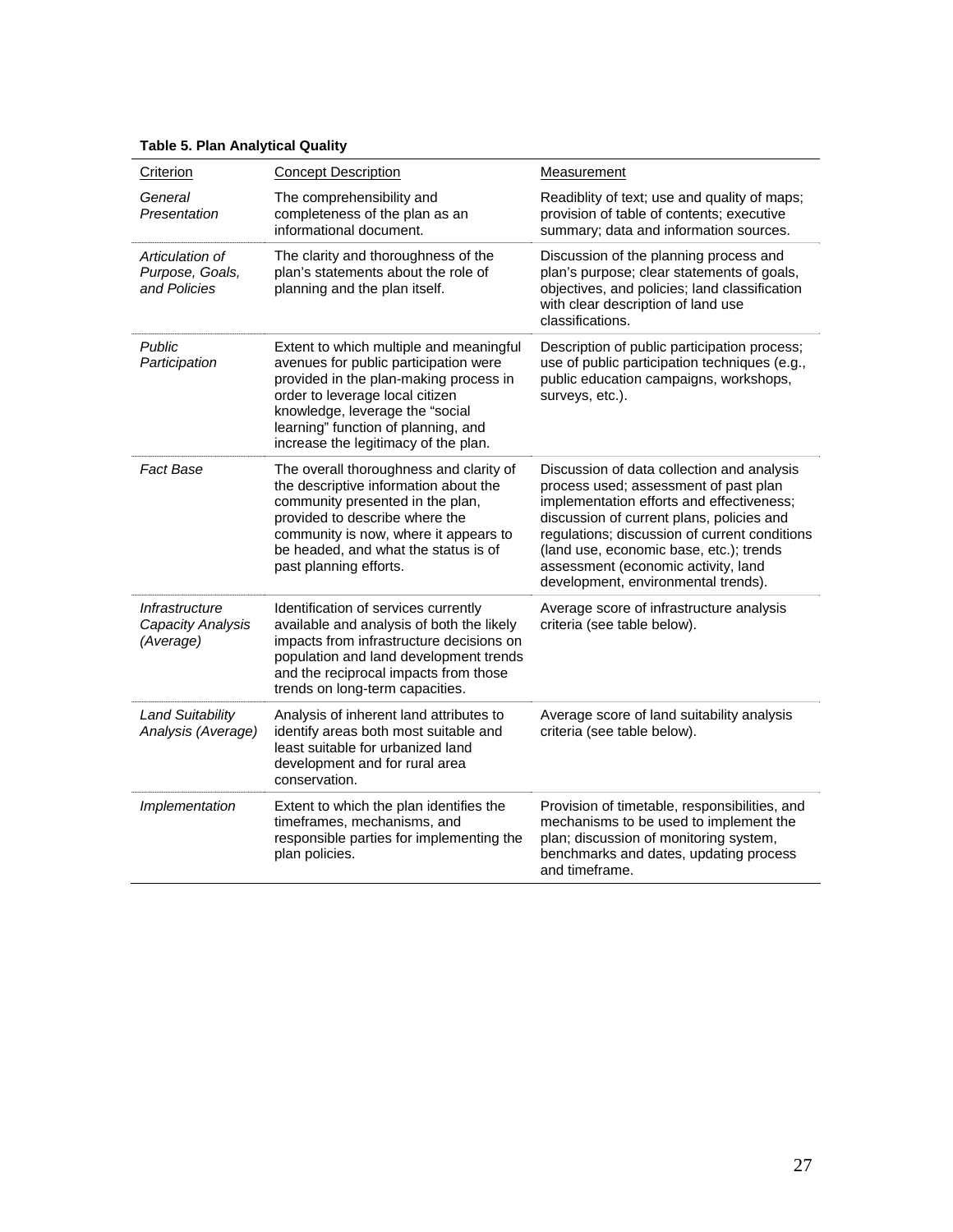| Criterion                       | <b>Concept Description</b>                                                                                                                                                                                                                                             | Measurement                                                                                                                                                                                                     |
|---------------------------------|------------------------------------------------------------------------------------------------------------------------------------------------------------------------------------------------------------------------------------------------------------------------|-----------------------------------------------------------------------------------------------------------------------------------------------------------------------------------------------------------------|
| Transportation                  | The identification of current<br>transportation system elements and<br>capacities and the analysis of those<br>systems with regard to potential<br>development.                                                                                                        | Regional, state, interstate roads identified;<br>discussion of transit availability and/or<br>limitations, non-motorized availability and/or<br>limitations, traffic demand management;<br>analysis of impacts. |
| Water /<br>Wastewater           | The identification of current water and<br>wastewater system elements and<br>capacities and the analysis of those<br>systems with regard to potential<br>development.                                                                                                  | Drinking water supplies identified;<br>discussion/analysis of water-supply<br>protection / wellhead protection, stormwater<br>system capacity, wastewater treatment<br>system capacity; analysis of impacts.    |
| Parks, Recreation,<br>Greenways | The identification of current active and<br>passive recreational facilities and<br>greenways and the analysis of those<br>facilities with regard to potential<br>development.                                                                                          | Discussion/analysis of recreational systems<br>and/or parks, greenways/green spaces,<br>active recreation facilities; analysis of<br>impacts.                                                                   |
| Other<br>Infrastructure         | The identification of other services not<br>generally related to land use or directly<br>under local government control-<br>historic/cultural, public safety, solid<br>waste, schools-and the analysis of<br>those facilities with regard to potential<br>development. | Discussion/analysis of community facilities,<br>historic/cultural resources, police and fire<br>protection services, solid waste<br>management services, schools; analysis of<br>impacts.                       |

### **Table A-6. Infrastructure Capacity Analysis**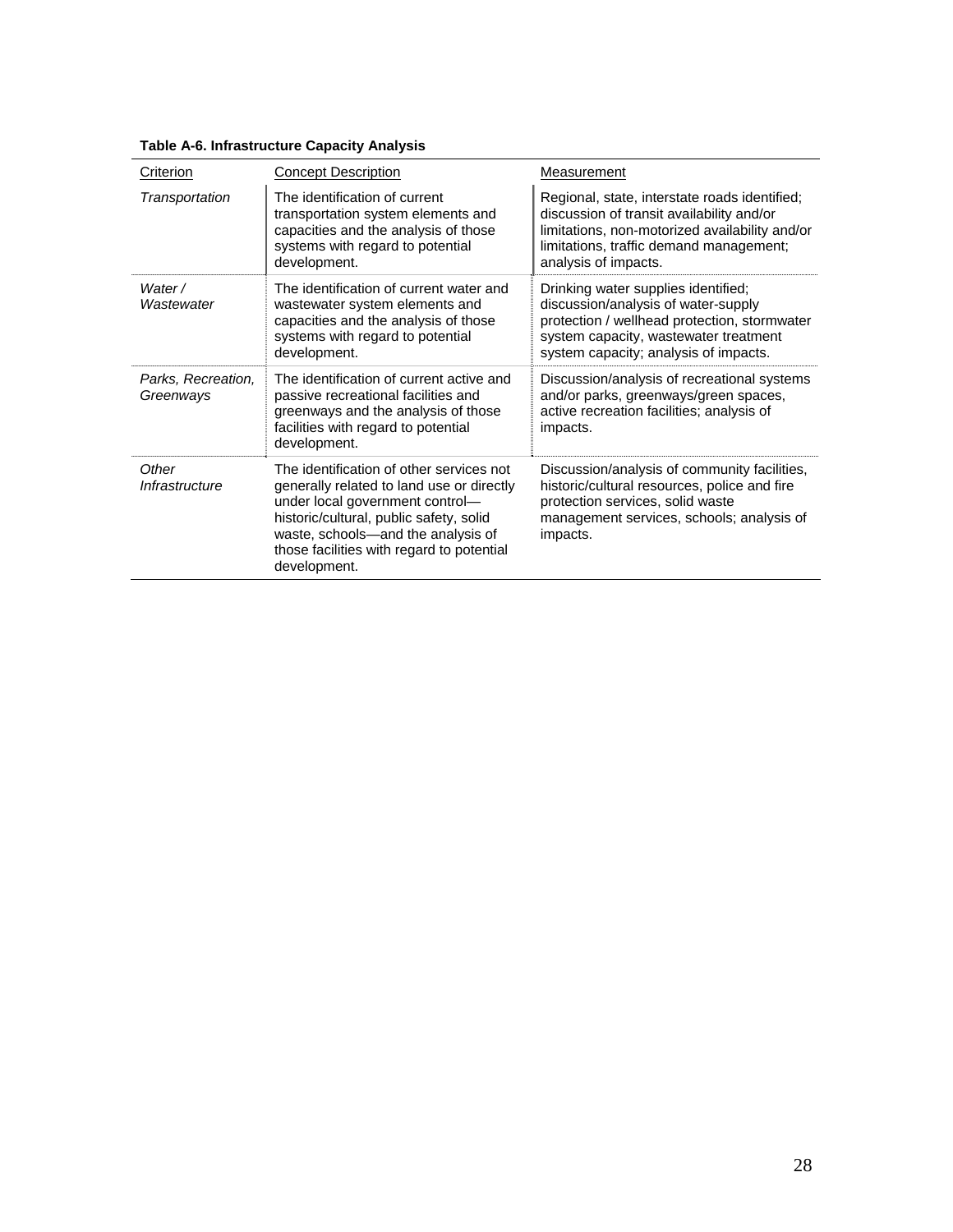|  |  | <b>Table 7. Land Suitability Analysis</b> |  |
|--|--|-------------------------------------------|--|
|--|--|-------------------------------------------|--|

| Criterion                                                | <b>Concept Description</b>                                                                                                                                                                             | Measurement                                                                                                                                                                                                                                                                    |
|----------------------------------------------------------|--------------------------------------------------------------------------------------------------------------------------------------------------------------------------------------------------------|--------------------------------------------------------------------------------------------------------------------------------------------------------------------------------------------------------------------------------------------------------------------------------|
| <b>Water Resources</b><br><b>Identified</b>              | The identification of high-quality,<br>threatened, and unique coastal water<br>resources.                                                                                                              | Discussion/mapping of high quality waters,<br>impaired quality watersheds/waterways,<br>coastal resources and zones, and other<br>waters.                                                                                                                                      |
| <b>Natural Areas</b><br><b>Identified</b>                | The identification of high quality, fragile,<br>and threatened natural resource areas.                                                                                                                 | Discussion/mapping of high quality natural<br>areas (identified as desirable for<br>conservation but not necessarily fragile or<br>threatened), fragile natural areas (e.g.,<br>wetlands), regionally critical, and unique<br>natural areas (e.g., unique ecosystems).         |
| Resource<br><b>Production Areas</b><br><b>Identified</b> | The identification of existing and high-<br>value agricultural production areas (may<br>include productive forestlands also).                                                                          | Discussion/mapping of existing farmlands,<br>forestlands, and mineral lands; soils<br>analysis for agriculture; prime agricultural<br>farmlands identified.                                                                                                                    |
| <b>Water and Related</b><br>Hazards Impacts<br>Analyzed  | The analysis of potential threats to<br>water resources and hazards posed by<br>water bodies (i.e., water and water-<br>related hazardous settings).                                                   | Analysis of potential impact to or related to<br>water bodies, coastal zones, natural<br>hazards, and floodplains.                                                                                                                                                             |
| Land and Other<br>Hazards Impacts<br>Analyzed            | The analysis of potential threats to land<br>resources and hazards posed by land<br>use (i.e., hazardous activities per se<br>and lands potentially made hazardous<br>through development activities). | Analysis of potential impact to or related to<br>steep slopes, erosion zones/hazards, and<br>manmade hazards and/or hazardous<br>activities.                                                                                                                                   |
| Development<br>Constraints<br>Analyzed                   | The analysis of potential constraints to<br>development posed by natural<br>landscape and water resource features.                                                                                     | Analysis of potential constraints related to<br>increases in impervious surfaces and other<br>cumulative impacts from land development;<br>analysis of limitations on development<br>related to soils; analysis of other physical<br>limitations on development opportunities. |